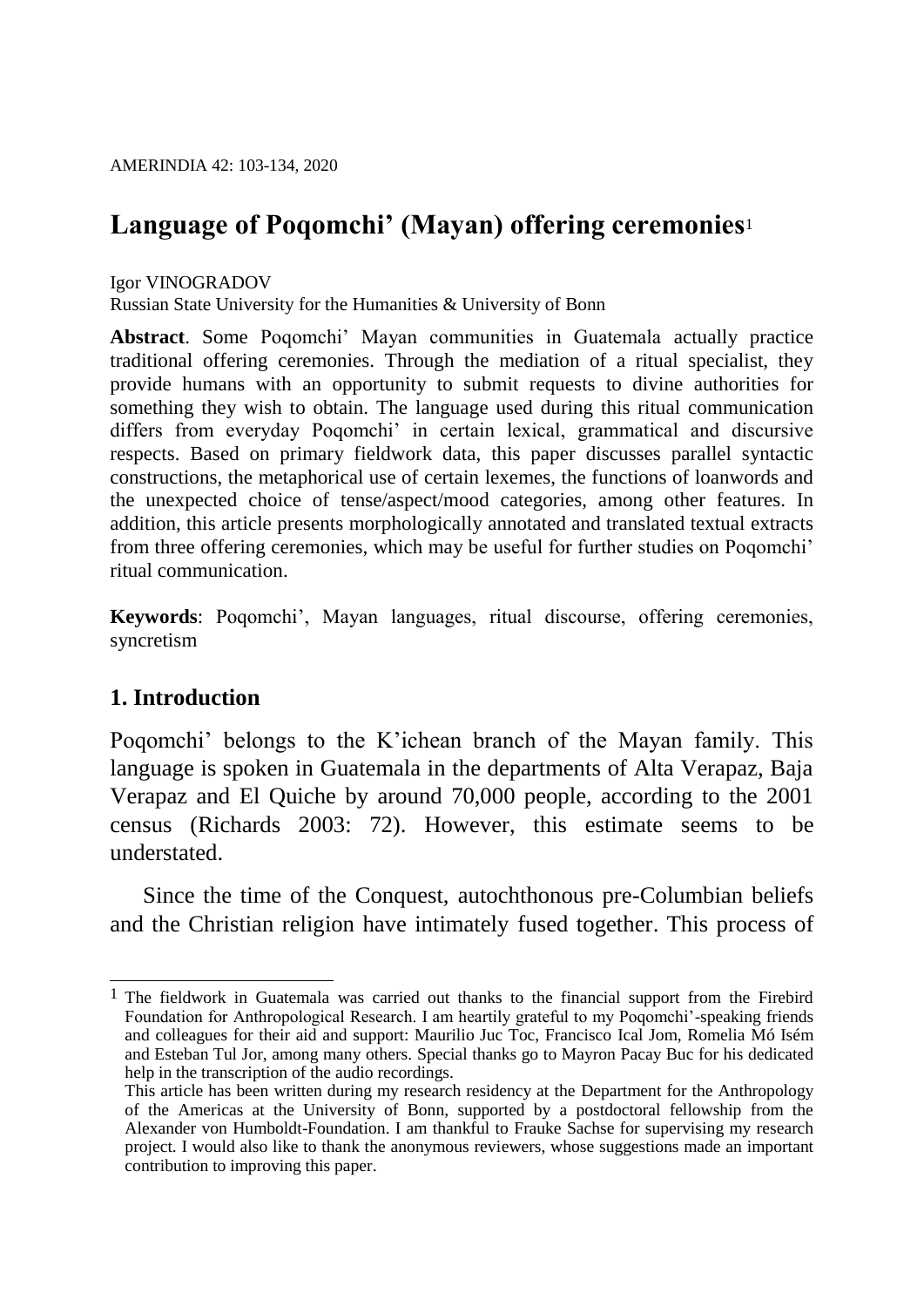religious accommodation through retaining some of the original traits while borrowing selected themes and institutional arrangements is usually termed syncretism, or hybridization; see Cook & Offit (2013) for a detailed discussion. Manifestations of religious syncretism are observed throughout the Maya area (see, for example, Watanabe 1992 and Wilson 1995), and Poqomchi' communities are no exception.

Although the vast majority of Poqomchi' speakers conform to the Christian religion, traditional cultural beliefs are not as underrepresented as they were a few decades ago. Sometimes, the same people who attend mass in church also become involved in traditional ritual practices. The pan-Mayan movement (Warren 1998; Molesky-Poz 2006) seems to have made a significant contribution to the promotion of these activities. It emerged as an ethno-cultural force in the late 1980s during the last stages of the civil war in Guatemala, seeking to strengthen Maya identity through cultural reaffirmation; see England (2002). The Maya movement rapidly evolved into a political force, whose principal ideas "include a revalorization of Maya culture and language, a demand for public education that better serves Mayan communities and takes indigenous languages into account, access to public services in local languages, access to more equitable economic and political opportunities" (England 2003: 734), etc. This recent attempt at cultural and political decolonization accounts for the even more syncretic nature of most ritual activities in the modern Maya societies.

Offering ceremonies (*ceremonias mayas*) are instances of such activities. Through the mediation of a ritual specialist, they provide humans with an opportunity to submit requests to divine authorities for something they wish to obtain. It is well known in the case of various Mayan groups that the language used during ritual communication differs from everyday language in certain aspects; see Hanks (1984) for Yucatec, Tedlock (1992) for K'iche' and Hull (2003) for Ch'orti', among others. This paper centers on Poqomchi', a Mayan group whose rituals have never been the object of a profound ethnolinguistic study. Based on original fieldwork data, this article describes the most prominent linguistic peculiarities of the Poqomchi' ritual language. Some traits, such as the abundant uses of syntactic parallelisms, have been observed in other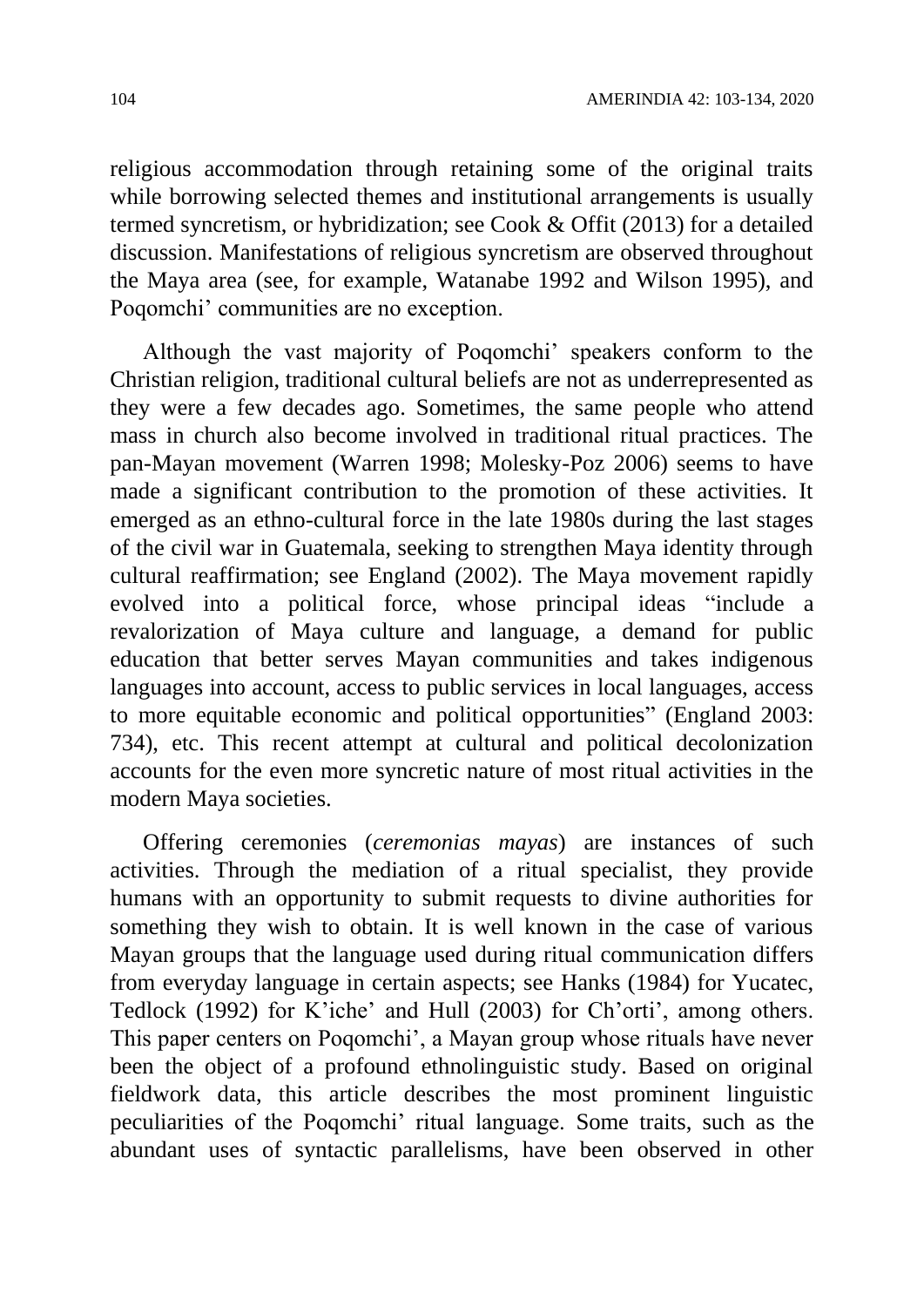Mayan languages and in Meso-America in general. Other traits are more specific to Poqomchi': for example, the omission of tense/aspect/mood markers and metaphorical uses of certain lexemes.

This paper is structured as follows. Section 2 provides a brief overview of the basic grammatical features of Poqomchi'. Section 3 introduces the material on which the study is grounded. Section 4 describes the structural principles of the discourse, as delivered by a ritual specialist during the communicative stage of an offering ceremony. Section 5 addresses linguistic properties of the ritual language at some length, highlighting distinctive lexical, grammatical and discursive traits. The appendix contains three short fragments of prayers, which are morphologically analyzed and translated into English.

### **2. Basic grammatical features of the Poqomchi' language**

Poqomchi' is a synthetic language. Its morphology is mainly agglutinative. Nouns lack grammatical categories of gender and case. The distinction between singular and plural number is mostly optional, with some exceptions concerning nouns denoting humans. The most complex noun morphology is found in the semantic domain of possession. A personal prefix attached to a possessed noun signals the person and number of the possessor, as in  $(1)$ .<sup>2</sup>

| $(1)a.$ <b>nu</b> -mahk | mahk                        |
|-------------------------|-----------------------------|
| 1sg. POSS-sin           | <sub>s</sub> <sub>1</sub> n |
| 'my sin'                | 'sin (general term)'        |

The possessive prefix *nu-* in (1a) conveys the first person singular. Some nouns require additional vowel lengthening when they bear a possessive prefix.

| $(2)a.$ nu-haa' | ha <sup>3</sup>       |
|-----------------|-----------------------|
| 1sg. POSS-water | water                 |
| 'my water'      | 'water (unpossessed)' |

 $\overline{a}$ <sup>2</sup> Examples are spelled according to the orthographic conventions of the Guatemalan Academy of Mayan Languages. Abbreviations used in glosses are as follows: 1, 2, 3: first, second, third person; ABS: absolutive; ABST: abstract; AGT: agentive; AP: antipassive; COM: completive; DAT: dative; DEF: definite; DIR: directional; EMPH: emphasis; ERG: ergative; INC: incompletive; INDEF: indefinite; INDPOSS: indefinite possessor; INTENS: intensifier; INTRZ: intransitivizer; IRR: irrealis; NEG: negation; NMLZ: nominalizer; NUM: numeral; OPT: optative; PASS: passive; PL: plural; POSS: possessive; POT: potential; PRED: predicative; PREP: preposition; PROG: progressive; PTCP: participle; REAL: realis; REFL: reflexive; REP: reportative; SG: singular; STAT: stative; TR: transitive.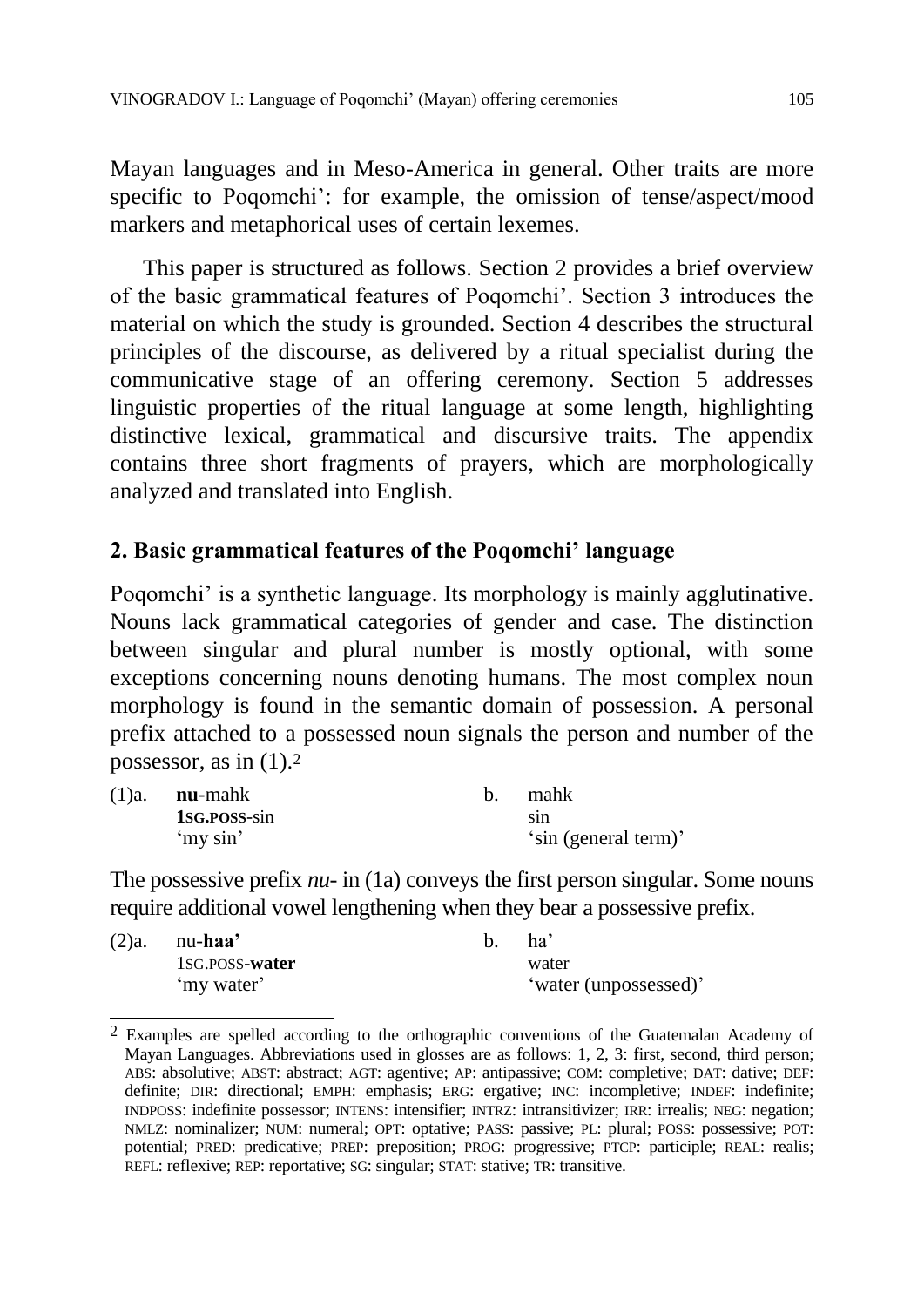The noun *ha'* 'water' takes the prolonged vowel in the possessive form: *nu-haa'* 'my water' (2a). If a noun denotes an inalienable object, usually a body part or a kinship term, it bears an additional suffix of unspecified possessor, when a possessive prefix is absent. The noun *tuut* 'mother' exemplifies this feature in (3).

| $(3)a$ . nu-tuut | h — | tut- <b>b</b> 'ees      |
|------------------|-----|-------------------------|
| 1sg.poss-mother  |     | mother-INDPOSS          |
| 'my mother'      |     | 'mother (general term)' |

Poqomchi' has a specific class of words traditionally labeled 'relational nouns'. These purely functional nouns have lost a great part of their initial lexical meaning. In a possessed form, they indicate a participant with a certain semantic role or certain spatial relation. Relational nouns thus function like prepositions.

(4) x-at-yo'-j-ik w-**uum** COM-2ABS-scare-PASS-REAL 1SG.POSS-**cause** 'You got scared because of me.' (Vinogradov 2016: 188) (5) x-i-xit' koq r-iib' r**-i'sil** meexa i ch'ooh COM-3SG.ERG-introduce DIR 3SG.POSS-REFL 3SG.POSS**-under** table DEF mouse 'The mouse entered under the table.' (Mó Isém 2006: 234)

The relational noun *uum* 'cause' introduces the agent in (4). In (5), the relational noun *i'sil* 'under' specifies the spatial relationship between two objects: the table and the mouse.

Poqomchi' has a complex tense/aspect/mood system, which consists of two interrelated paradigms conveying different meanings from the temporal, aspectual and modal semantic domains. The first paradigm is prefixal, and includes three basic categories: the completive (*x-*), the incompletive  $(k-, q-, i(n), \emptyset)$ , and the optative  $(a-, ch-, q-, k-, \emptyset)$ . The choice of a particular allomorph depends on the verb transitivity and the following personal prefix. The suffixal paradigm of modal categories usually labeled 'realis' and 'irrealis' complicates this system. In addition, there are two highly productive analytical constructions with auxiliary nonverbal predicates: the auxiliary predicate *k'ahchi'* signals the progressive aspectual meaning, while the predicate *na(ak)* conveys the potential modal/temporal meaning.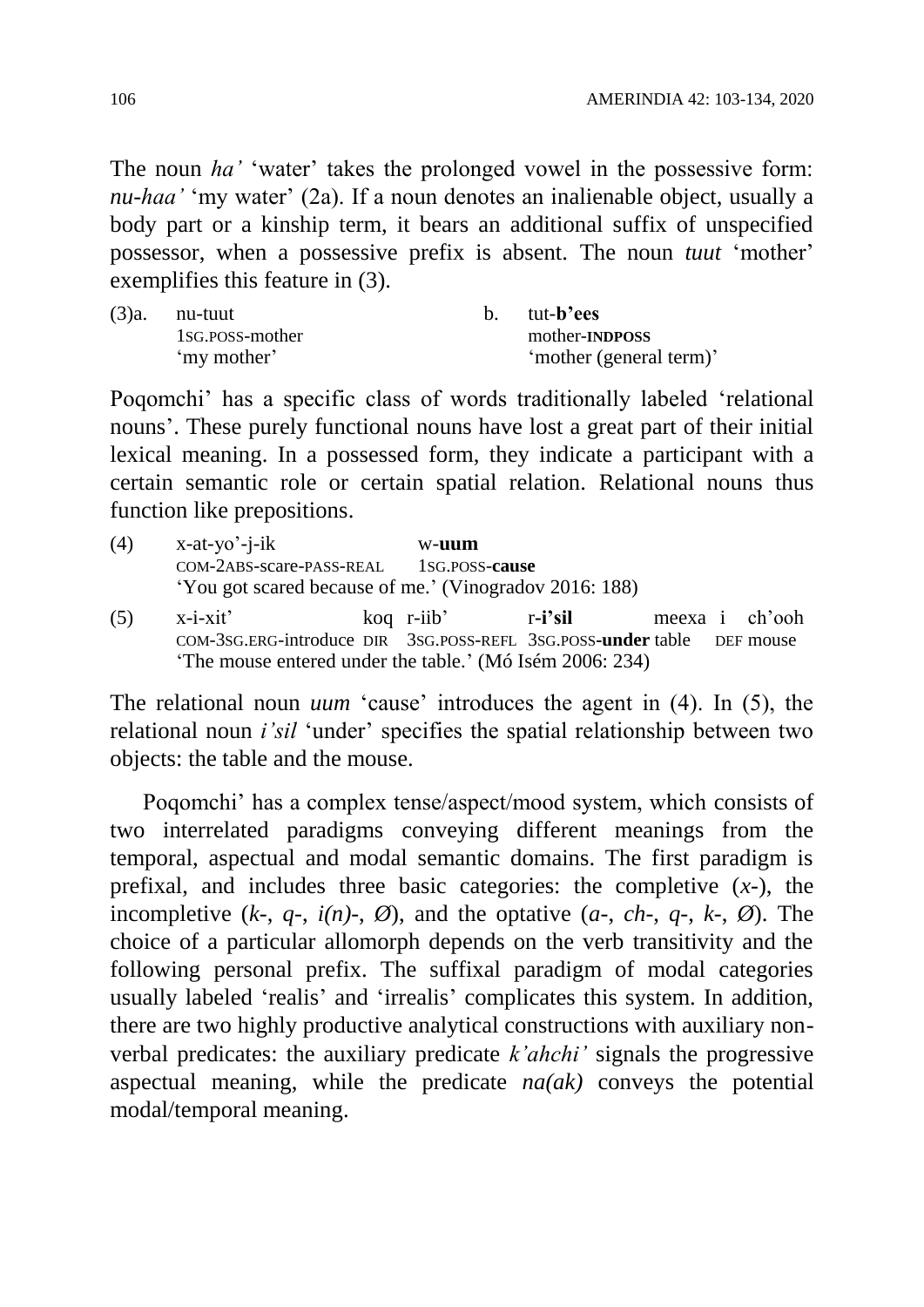Poqomchi' marks core arguments on the verb form in compliance with the ergative-absolutive alignment, exemplified in (6).

| (6)a.          | x-at-chal-ik<br>COM-2ABS-come-REAL<br>'you came'      | $b.$ x-at-q-il<br>COM-2ABS-1PL.ERG-see<br>'we saw you'  |
|----------------|-------------------------------------------------------|---------------------------------------------------------|
| $\mathbf{c}$ . | $x$ -oj-aw-il<br>COM-1PL.ABS-2ERG-see<br>'you saw us' | $d.$ x-oj-chal-ik<br>COM-1PL.ABS-come-REAL<br>'we came' |

The absolutive prefix *at-* cross-references the unique argument of an intransitive predicate in (6a). The same prefix indicates the direct object of a transitive predicate in (6b). Subjects of transitive predicates are crossreferenced by the ergative paradigm of personal markers (6c). The third person singular has no overt absolutive marker.

Poqomchi' is traditionally described as having a split ergative system. The pattern of alignment changes to the nominative-accusative in the progressive and potential tense/aspect/mood constructions, where the ergative markers cross-reference the unique argument of an intransitive predicate (7).

(7) na=**q**-oj-iik chaloq aj=pasear POT=**1PL.POSS**-go-NMLZ DIR AGT=walk 'We will go for a walk.' (Mayers 1958: 66)

Instead of the expected prefix *oj-*, in (7), one observes the same prefix *q-*, which is used in (6b) to indicate the subject of a transitive predicate; compare (6d). The construction in (7) is better analyzed as biclausal. It contains the auxiliary predicate *na* and the main verb in a nominalized form as its complement. The morpheme *q-* is, in fact, a possessive marker rather than an ergative prefix (both possessive and ergative sets of markers are typically identical in Mayan languages). A similar situation is also observed in Chol, another Mayan language with a split ergative system, as described by Coon (2010).

Poqomchi' is a verb-initial language. The basic unmarked word order in a transitive construction is VOS, as in (8).

(8) x-i-q'eb' i kinaq' i teew COM-3SG.ERG-knock.over DEF beans DEF wind 'The wind knocked over the beans.' (Mayers 1958: 41)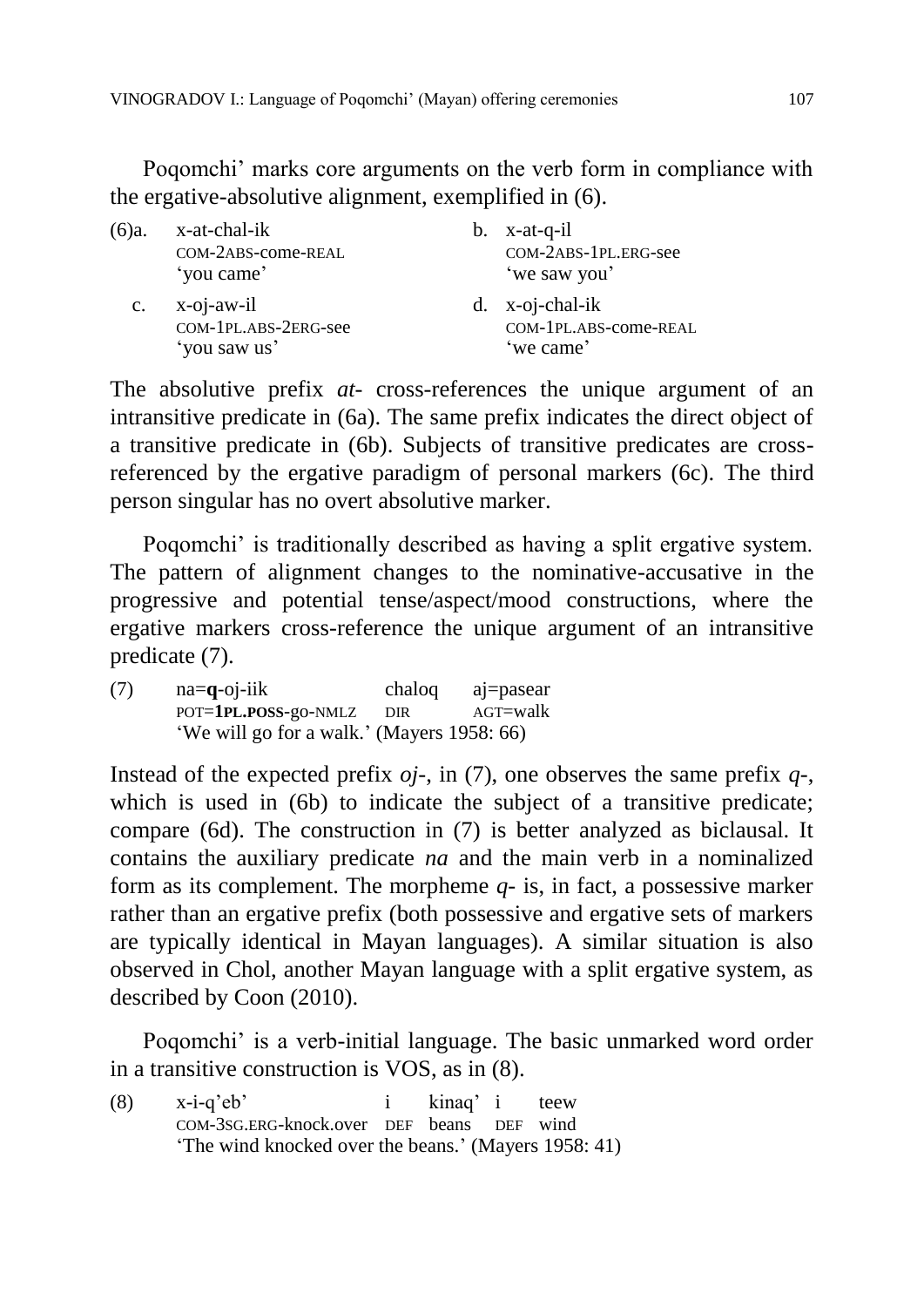However, the basic word order is rather uncommon in a real discourse, as Poqomchi' has several morphosyntactic devices to promote arguments to the first position in a clause.

At present, there is no typologically adequate reference grammar for Poqomchi'. An overview of Poqomchi' morphology can be found in Brown (1979) and Mó Isém (2006). Some relevant information about the language structure is also provided in Malchic *et al.* (2000), where Poqomchi' is contrasted with Poqomam, its closest relative.

### **3. Corpus of recordings**

I was able to attend at three Poqomchi' offering ceremonies during my fieldwork in 2017. They were celebrated in different locations and with distinct ritual specialists performing. These ceremonies apparently belong to the same genre. They did not have a predetermined specific purpose, as is the case of agricultural or burial rituals or inauguration ceremonies of a new dwelling. Instead, participants could come with their own problems and desires. All three recordings were made following consent from the ritual specialists. The overall audio corpus comprises about four hours. Although ethnographic aspects are beyond the scope of this paper, I concisely describe these ceremonies below in order to provide a closer look at the metalinguistic context of the discourses addressed in the subsequent sections.

The first ceremony in my corpus was celebrated on June 28, on day 3 Tz'i' according to the ritual 260-day calendar.<sup>3</sup> The ceremony was celebrated in a rock shelter named Convento Ramchah, which is located near the village of Tampo in the municipality of Tactic (Alta Verapaz). A local group of spiritual guides organized the ceremony. As they pointed out to me, they regularly organize such ceremonies, approximately once a month, in different sacred places around Tactic. This fills them with supernatural energy and allows for maintaining a spiritual connection with the divine world.

 $\overline{a}$  $3$  The importance of this calendar for contemporary Mayan spiritual practices has been widely discussed; see Tedlock (1992), for example.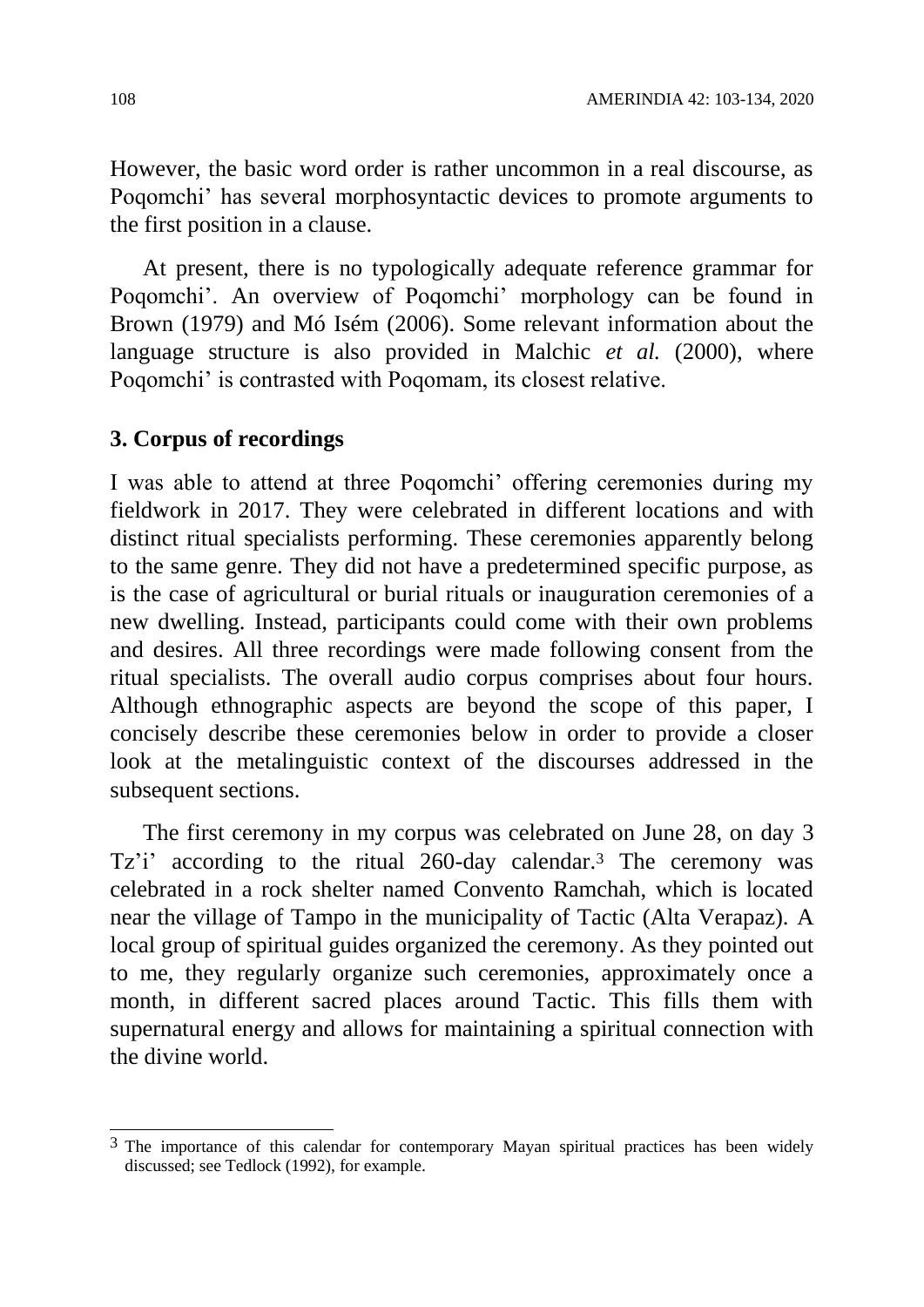About 15 persons participated in the ceremony: seven ritual specialists and their family members, including three children. A middle-aged man from Tactic was responsible for the organization and a great part of the ritual discourse. The ceremony was celebrated to the sound of marimba music, played on the cell phone of one of the participants.

The second ceremony was recorded on October 7, on day 13 B'atz', in the village of Pajuil in the municipality of Chicaman (El Quiche). Pajuil is located within a chain of mountains at some distance from the main transport corridors, with unique access through a country road, about two hours from Chicaman. The ceremony was celebrated at night on the top of one of the hills surrounding the village, inside a small wooden cabin of approximately 3 x 5 meters, with a slightly elevated altar on one side. The ritual specialist was a local elderly man. The ceremony was dedicated especially to me. I brought the offerings, which were burned during the ceremony; namely, a few bunches of colored candles, two small loaves of bread and two pounds of sugar. Besides the ritual specialist and me, there were only two other participants: my local collaborator and a young assistant to the ritual specialist.

The last ceremony in my corpus was celebrated on October 20, day 13 K'at, in a sacred place named Cuevas Chitul. This is a small and depthless cavity at the foot of a hill, located in the municipality of Santa Cruz Verapaz (Alta Verapaz). It is situated in direct proximity to the roadway, which runs to Coban, the main city of the department. Unfortunately, unavoidable noise from passing buses and trucks negatively affected the quality of the recording.

Around 65 people participated in this ceremony. Some of them came from neighboring departments. This was the longest ceremony in the corpus, lasting more than two hours. As with the ceremony in Tampo, an institutionalized group of ritual specialists organized it. However, in this instance, five spiritual guides were involved in pronouncing ritual discourses at the same time, and their prayers were different. As I was unable to record each of them in an audible way, I only focus on two particular ritual specialists.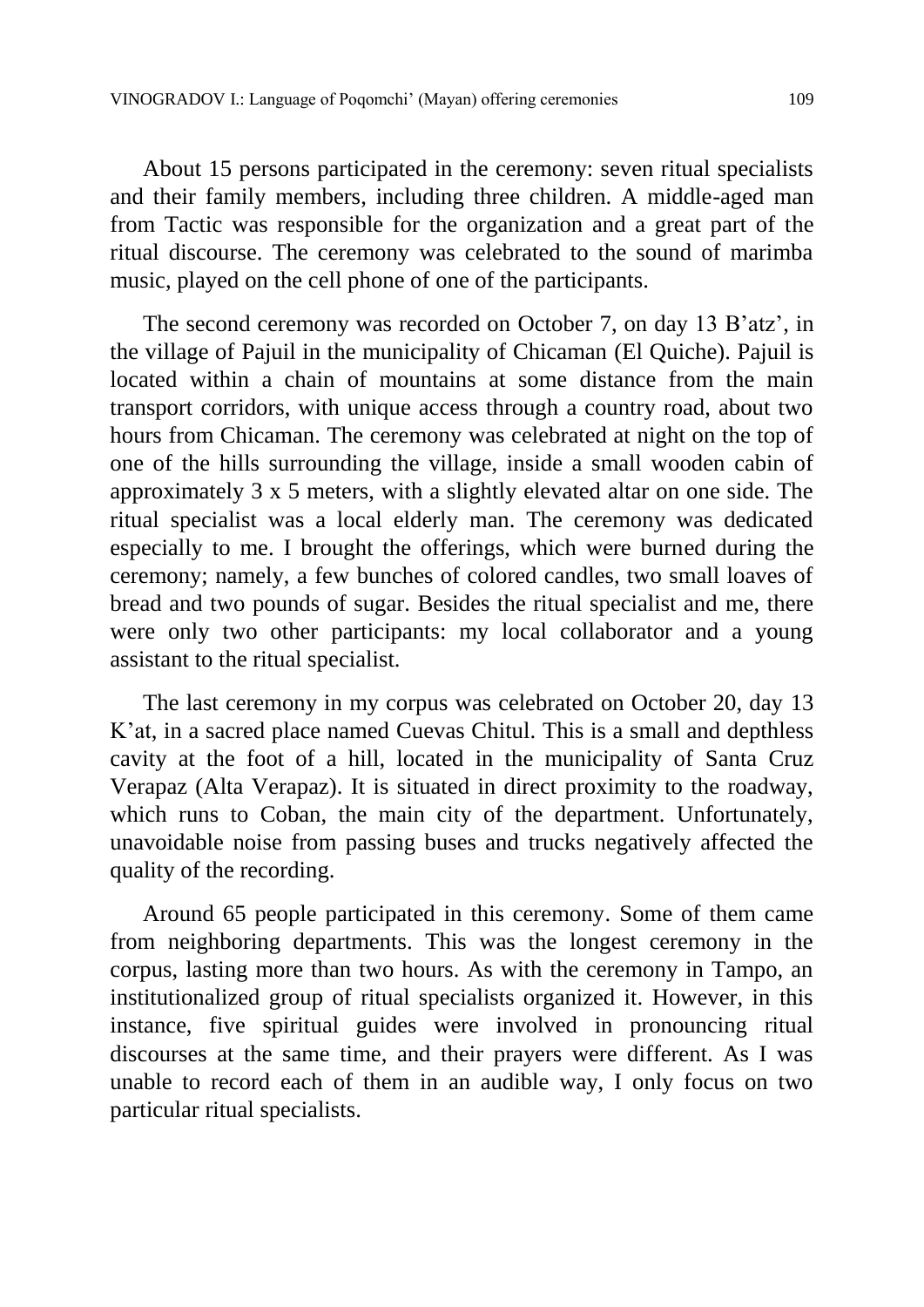## **4. Structure of prayers**

Although the ceremonies in my corpus were celebrated in different places and directed by ritual specialists with different backgrounds, they notably have a similar internal structure. This structure is generally in line with what has been observed for other Mayan groups; see Scott (2009) for Kaqchikel, for example.

The ceremony usually begins with the preparation of the altar. First, ritual specialists, with the help of assistants, clean the sacred place, throwing away garbage and ashes that may have remained from former activities. Next, ritual specialists arrange offerings on the altar. The communicative phase begins when it is lit with fire. At this moment, ritual specialists begin their speech performance. In fact, they are unique speakers during the ritual communicative act, since participation of the attendees is typically limited to nonverbal activities. Furthermore, the ritual communication is unidirectional: from ritual specialists towards divine authorities. Unlike shamans in some Asian traditional communities (Balzer 1990), Poqomchi' ritual specialists do not verbally transmit responses from the divine world.

At the beginning of the communicative act, ritual specialists greet the sacred place and the divine authorities to whom they will address subsequent petitions. This set of addressees is highly heterogeneous and includes, at least, natural phenomena, such as the sun, the sunrise, the wind, the sunset, the darkness, the hills and valleys, as well as ancestral spirits. Depending on the background of the particular ritual specialist, it may also include certain pan-Mayan deities or Catholic saints, and specifically Jesus Christ. The divine addressees may also remain unnamed, just being referred to by second-person forms. These introductory invocations may be simple greetings (9) or general non-detailed thanks (10).<sup>4</sup>

(9) *k'aleen aweh ixib' tz'i' /*

 $\overline{a}$ 

k'aleen aw-eh ix-ib' tz'i' hello 2POSS-DAT three-NUM Tz'i' 'Hello to you,  $3$  Tz'i'.' (T)

<sup>&</sup>lt;sup>4</sup> The sources of examples are indicated by letters: "T" stands for the ceremony in Tampo, "P" for Pajuil, and "Ch" for Chitul. The symbol "/" divides intonation units. The first line of examples is intended to reflect, wherever possible, salient phonetic peculiarities, while the second line represents the text in normalized orthography, with morphemic division. The proposed English translation mainly relies on Dobbels' (2003) dictionary and attempts to be as close as possible to the original.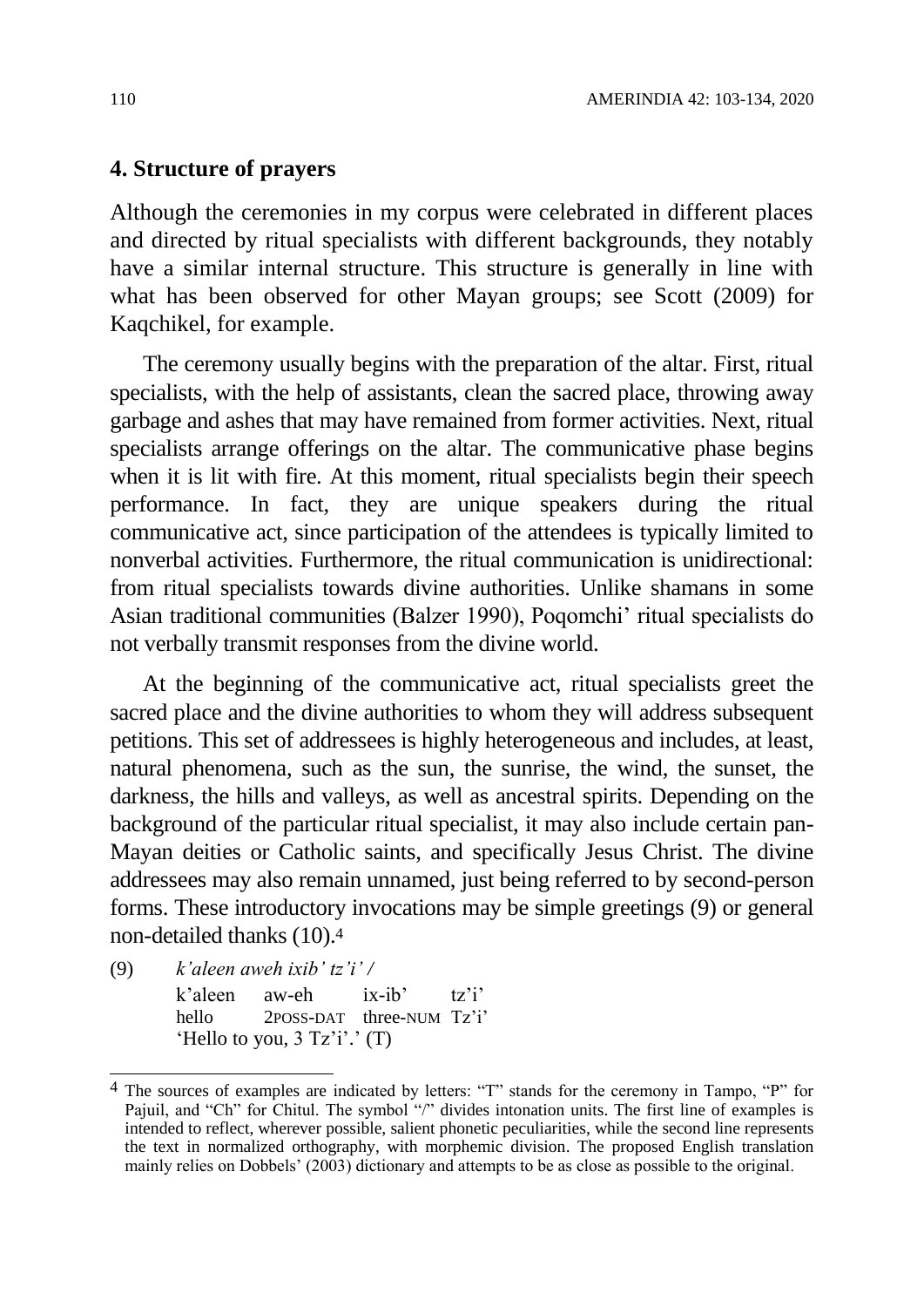(10) *inut'yosej aweh nuwa' nuhaa' /* i-nu-t'yos-ej aw-eh nu-wa' nu-haa' INC-1SG.ERG-thank-TR 2POSS-DAT 1SG.POSS-meal 1SG.POSS-water 'I thank you for my meal, my water.' (T)

In (9), the greeting is directed to the spirit of the calendar day on which the ceremony is celebrated. In contrast, the addressee's individuality of the acknowledgment in (10) remains unclear from the context.

At the initial stage of the prayer, human participants remain unnamed, being referred to by third-person plural or first-person plural forms (11).

(11) *ayu' qojkan / chupaam i loq'laj ye'aab'* ayu' q-**oj**-kan chi ru-paam i loq'-laj ye'aab' here INC-**1PL.ABS**-be PREP 3SG.POSS-in DEF holy-INTENS place 'We are here, at the holy place.' (T)

In (11), the ritual specialist from Tactic uses the verbal absolutive prefix *oj-* to refer to the entire group of attendees (probably including himself), but does not provide any further information about who they are.

Closer to the midpoint of the prayer, ritual specialists typically invoke names of some hills, volcanoes, towns, ancient cities, rivers and other geographical objects, as in (12).

(12) *ajwal kampana yuuq' kampana k'ixkaab' / ajwal ketzalteka yuuq' ajwal ketzalteka k'ixkaab' /* ajw-al kampana yuuq' kampana k'ixkaab' ajw-al ketzalteka father-ABST Campana hill Campana valley father-ABST Quetzalteca yuuq' ajw-al ketzalteka k'ixkaab' hill father-ABST Quetzalteca valley 'Lord Campana hill, Campana valley, lord Quetzalteca hill, lord Quetzalteca valley.' (P)

Some of these geographical objects only have local significance and are likely unknown to inhabitants from other regions. On the other hand, some well-known ancient Mayan cities are also commonly mentioned, including those located in Mexico, such as Palenque, Bonampak and Edzna.

At a certain point, perhaps closer to the second half of the ceremony, ritual specialists begin to invoke each of the 20 nahuals, one after another.<sup>5</sup>

 $\overline{a}$ 5 For basic information on nahuals, see de la Garza (1987), among many others.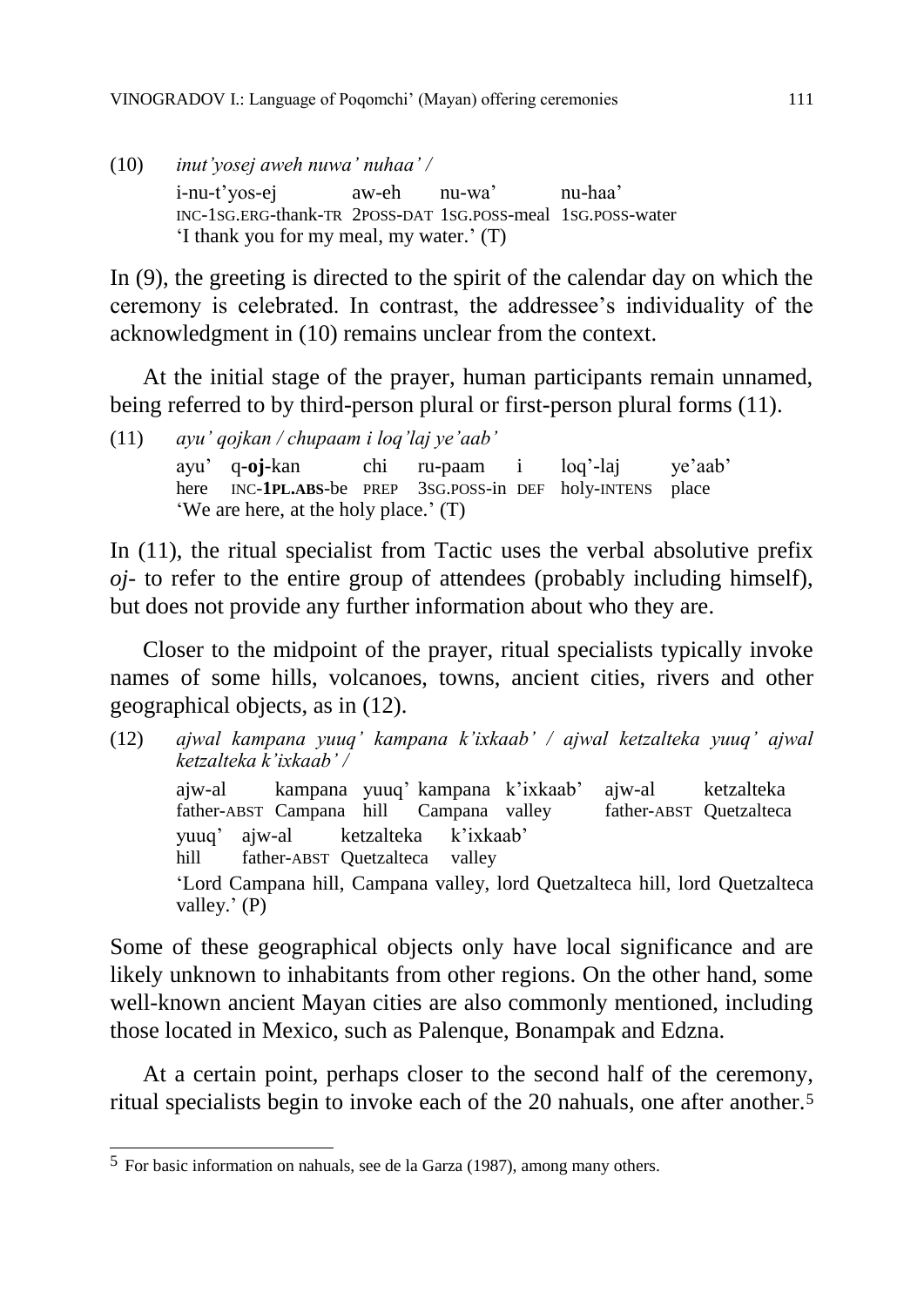These invocations are simple wordings, which include numerals from one to 13 and the nahual's name: 'one K'at', 'two K'at', 'three K'at', and so on. If more than one ritual specialist performs during the spiritual act, the invocations to nahuals are the only points where they speak in chorus, usually accompanied by the attendees. When a particular nahual is invoked, this is an opportunity to address specific petitions to it concerning its area of responsibility. For example, the nahual Tz'ikin is considered a protector of business. Therefore, petitions of financial well-being are normally addressed to it (13).

(13) *chan bendecir ruho'oob' rulajeeb' awak'uun benedikto ja' / […] wilik ta naq ruho'oob' wilik ta naq rulajeeb' / […] chayeew reh haaw / loq'laj nawaal tz'ikin /* ch-a-b'an bendecir ru-ho'-oob' ru-laj-eeb' aw-ak'uun OPT-2ERG-make bless 3SG.POSS-five-NUM 3SG.POSS-ten-NUM 2POSS-son benedikto ja' wi-lik ta\_naq ru-ho'-oob' wi-lik ta\_naq Benedicto Ja exist-PRED OPT 3SG.POSS-five-NUM exist-PRED OPT ru-laj-eeb' ch-a-ye-ew r-eh jaaw loq'-laj 3SG.POSS-ten-NUM OPT-2ERG-give-TR 3SG.POSS-DAT sir holy-INTENS nawaal tz'ikin nahual Tz'ikin 'Bless five, 10 of your son Benedicto Ja, […] so that he has five, so that he has 10;  $[\dots]$  give it to him, sir, holy nahual  $Tz'$ ikin.' (Ch)

In (13), the spiritual guide asks for prosperity in business for a man by the name of Benedicto Ja. The possessed numerals 'five' and '10' refer to bank bills of five and 10 quetzals. This petition is directed exclusively to the nahual Tz'ikin rather than to an undefined set of multiple supernatural authorities. At this stage, ritual specialists tend to mention petitioners by name. When the spiritual guide concludes the petition, the beneficiary usually comes closer to the altar and makes several circles by walking counterclockwise around the fire.

Prayers in my corpus have no special closing formula at the end. The ritual communicative act ends with a repetition of general thanks to supernatural authorities. After that, participants kiss the sacred place and clean the altar. Hugs and handshakes also play an important role at the end of the ceremony.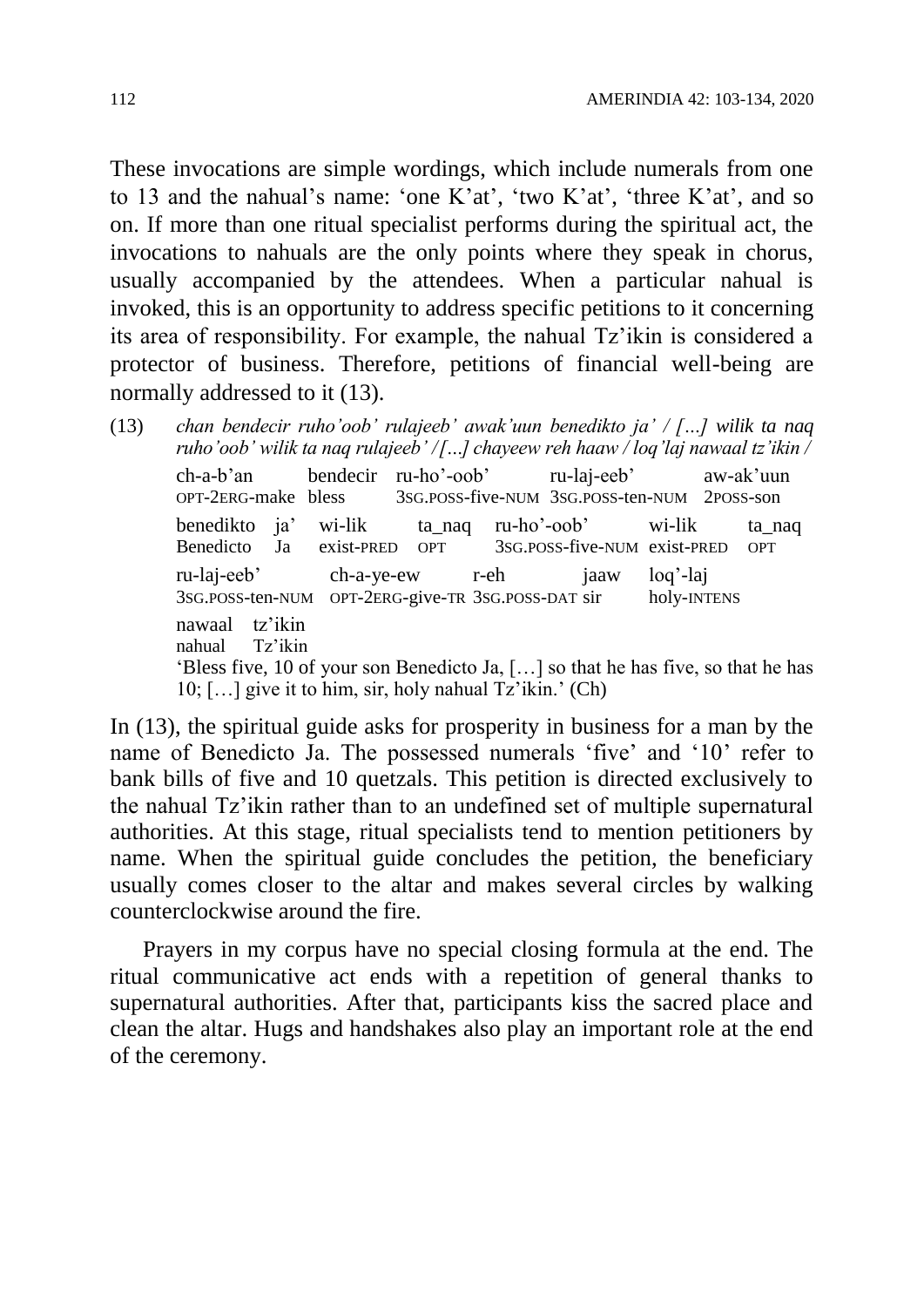## **5. Linguistic analysis**

This section discusses linguistic phenomena, which are typical of the Poqomchi' ritual discourse. It illustrates differences in grammar, discourse structure and lexicon between ordinary conversational Poqomchi' and its ritual variety. In this section, I present syntactic couplets and triplets as the most prominent syntactic features of ritual discourse (Section 5.1). Then, I move onto particular issues with word choice (Section 5.2). To illustrate deviations in the grammatical system, I discuss the use of tense/aspect/mood categories in Section 5.3.

## **5.1. Parallel syntactic constructions**

Abundant use of couplets (or syntactic parallelisms) is probably the most widespread linguistic trait of ritual discourses in Meso-America (Bricker 1974; Lengyel 1988; Monod Becquelin & Becquey 2008; Vapnarsky 2008; García 2014). Parallelisms are usually defined as subsequent repetitions of the same syntactic structure, which includes a variable element; see Monod Becquelin & Becquey (2008) and Lacadena (2010). Norman (1980: 387) notes that "among the Mayan communities of Mexico and Guatemala, verse forms based on pervasive grammatical parallelism are to be found in ceremonial speeches, oral history, songs, prayers, curing rituals, magical incantations, and dance dramas". Poqomchi' offering ceremonies are not an exception in this regard (14).

(14) *ayu' loq'laj q'iij / ayu' loq'laj saqum / ayu' na qaq'oriik ayu' na qapahqaniik chi achii' chi awach haaw /*

ayu' loq'-laj q'iij ayu' loq'-laj saq-um ayu' here holy-INTENS day here holy-INTENS white-NMLZ here na=qa-q'or-iik ayu' na=qa-pahq-an-iik chi POT=1PL.POSS-speak-NMLZ here POT=1PL.POSS-ask-AP-NMLZ PREP a-chii' chi a-wach jaaw 2POSS-edge PREP 2POSS-front sir 'Here is the holy day, here is the holy light; here we will speak, here we will ask; at your edge, at your front, sir.' (Ch)

Fragment (14) illustrates three consecutive syntactic parallelisms. The first one is 'here is the holy day, here is the holy light'. Two nominals, *q'iij* 'day' and *saqum* 'light', are incorporated in the same syntactic frame, 'here is the holy…' In the second and third parallelisms, the variables are lexical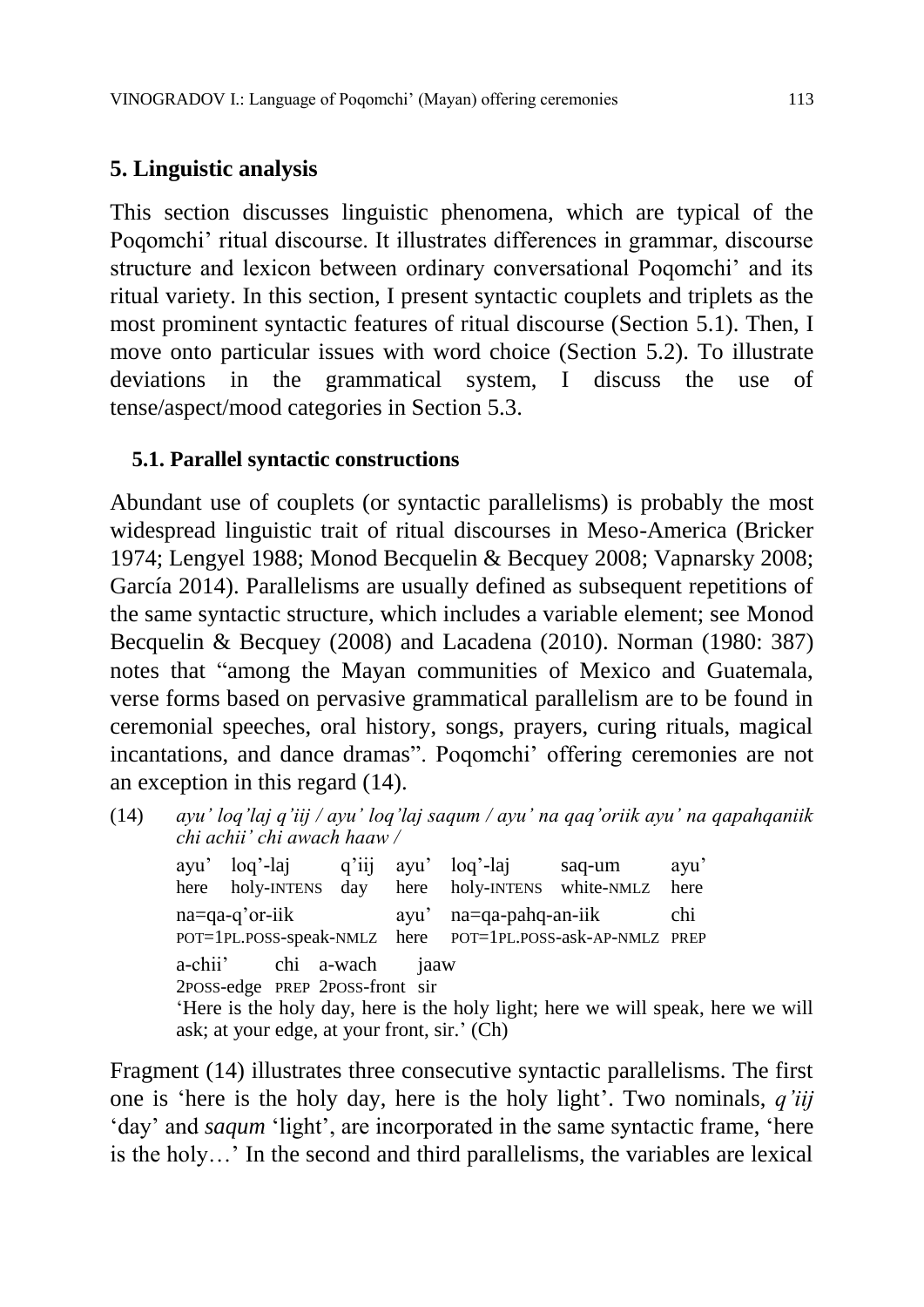roots, while their grammatical marking is repeated. Both verbs, *q'or* 'speak' and *pahqan* 'ask', are used in the potential aspect and take the firstperson plural marker. The nominals *chii'* 'edge' and *wach* 'front' attach the same second-person possessive prefix *a-*.

Parallel couplets provide the canvas for the ritual discourse, while fragments that do not form part of any parallelism are in the minority; see also Lengyel (1988). In fact, Fragment (14) consists of 15 words, but only the appeal *jaaw* 'sir' does neither belong to the invariable frame nor to the variable part of a parallelism.

Different semantic relations between variable elements are possible.

(15) *hat ta naq ilool hat ta naq ka'yineel keh taqeh loq'laj awixq'uun loq'laj awak'uun* hat ta naq il-ool hat ta naq ka'y-in-eel k-eh taqeh 2 OPT see-AGT 2 OPT observe-AP-AGT 3PL.POSS-DAT PL loq'-laj aw-ixq'uun loq'-laj aw-ak'uun holy-INTENS 2POSS-daughter holy-INTENS 2POSS-son

'You would be the one who sees, you would be the one who observes your daughters, your sons.' (Ch)

There are two parallelisms in (15). The first one includes the words *ilool* and *ka'yineel*, which are close synonyms denoting an agent of the action of seeing or observing. In contrast, the second parallelism in (15) includes two antonyms, *ixq'un* 'daughter' and *ak'un* 'son', which are clearly opposed to each other for sex.

Another option for creating a parallelism is to alternate a Poqomchi' word with a related Spanish loanword (see also Bricker 1974: 372), as in (16).

(16) *chateh taqeh i b'eeh / chateh taqeh i pwerta /* ch-a-teh taqeh i b'eeh ch-a-teh taqeh i pwerta OPT-2ERG-open PL DEF road OPT-2ERG-open PL DEF door 'Open the roads, open the doors.' (Ch)

Although *puerta* 'door' is not an accurate synonym for *b'eeh* 'road', this does not matter to the possibility that these two lexemes occur in the same parallel construction (16). See also a very detailed semantic classification of Mayan parallelisms in Christenson (2007: 35-41).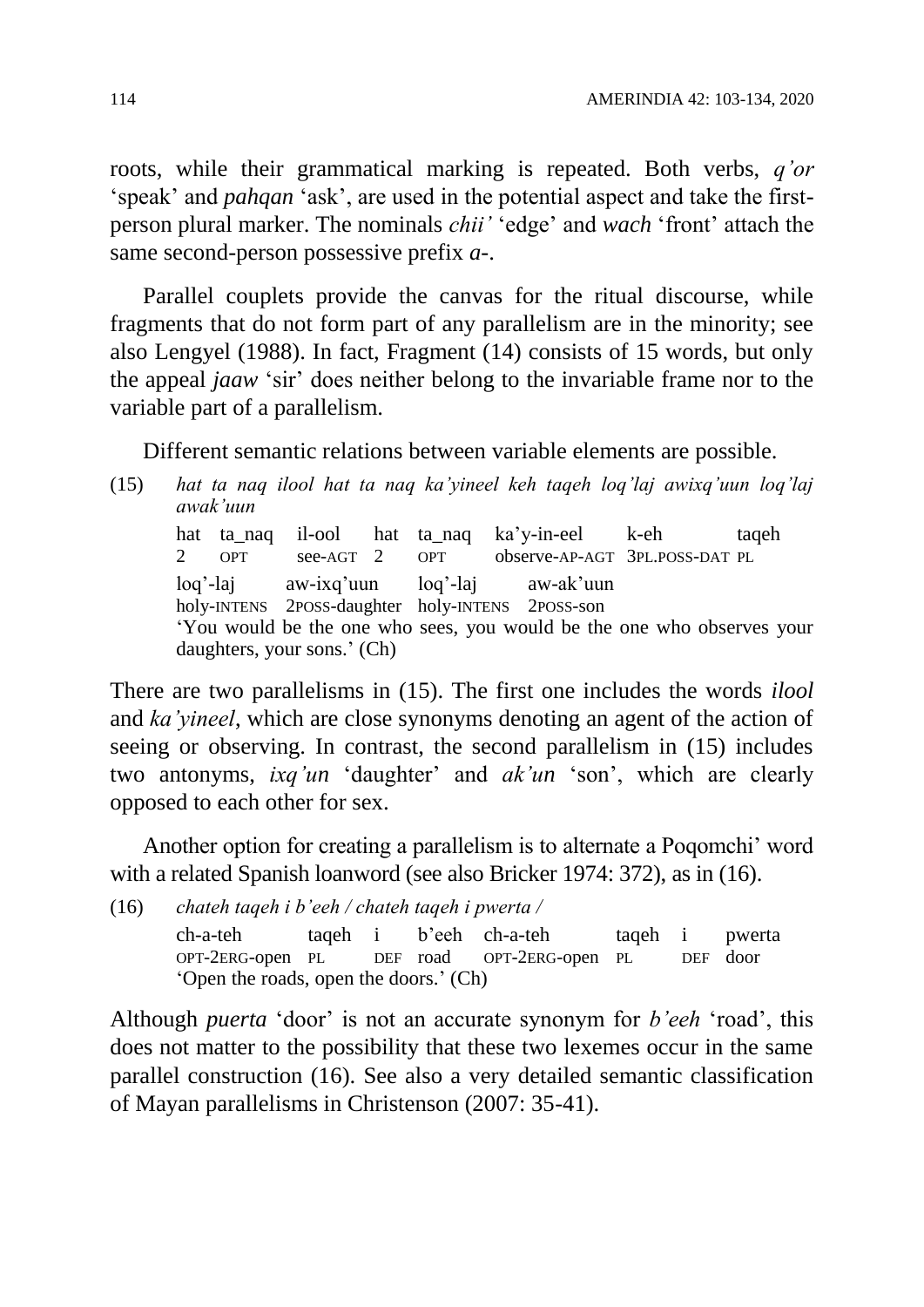Besides couplets, there are also instances of the use of triplets (Hull 2003; Vapnarsky 2008) in Poqomchi' ritual discourse, as illustrated in (17).

(17) *ma' qojakanaa' ma' qojaq'eb' ma' qojach'i'taaj* ma' q-oj-a-kan-aa' ma' q-oj-a-q'eb' ma' NEG OPT-1PL.ABS-2ERG-abandon-TR NEG OPT-1PL.ABS-2ERG-lose NEG q-oj-a-ch'i't-aaj OPT-1PL.ABS-2ERG-disturb-TR 'Do not abandon us, do not lose us, do not disturb us.' (T)

In (17), the vetative morphosyntactic frame is repeated three times in a row with different verb stems. Variable elements of a triplet are usually combined together, according to the principle of semantic proximity concerning their meanings (18).

```
(18) k'aleen / loq'laj elb'al i teew elb'al i suutz' elb'al i mayuul /
k'aleen loq'-laj el-b'al i teew el-b'al i suutz'
hello holy-INTENS go.out-NMLZ DEF air go.out-NMLZ DEF cloud
el-b'al i mayuul
go.out-NMLZ DEF fog
'Hello, holy way out of the air, way out of the cloud, way out of the fog.' (T)
```
The nouns *teew* 'air', *suutz'* 'cloud' and *mayuul* 'fog' are not synonyms, but have related meanings from close semantic domains. According to Christenson's (2007) classification, this is a functional-based associative parallelism.

With regard to possible quatrains, it is not easy to elaborate a principle that could strictly differentiate them from a simple pair of couplets (Montes de Oca 2008: 227). One such factor can be the presence of a semantic relation between all parts of a quatrain and, at the same time, the absence of a closer relation between both first and second, and third and fourth variable elements of this construction.

(19) *k'aleen aweh okb'al i q'iij / okb'al i saqum / okb'al i ora okb'al i tiempo /* k'aleen aw-eh ok-b'al i q'iij ok-b'al i saq-um hello 2POSS-DAT enter-NMLZ DEF day enter-NMLZ DEF white-NMLZ ok-b'al i ora ok-b'al i tiempo enter-NMLZ DEF hour enter-NMLZ DEF time 'Hello to you, beginning of the day, beginning of the light, beginning of the hour, beginning of the time.' (T)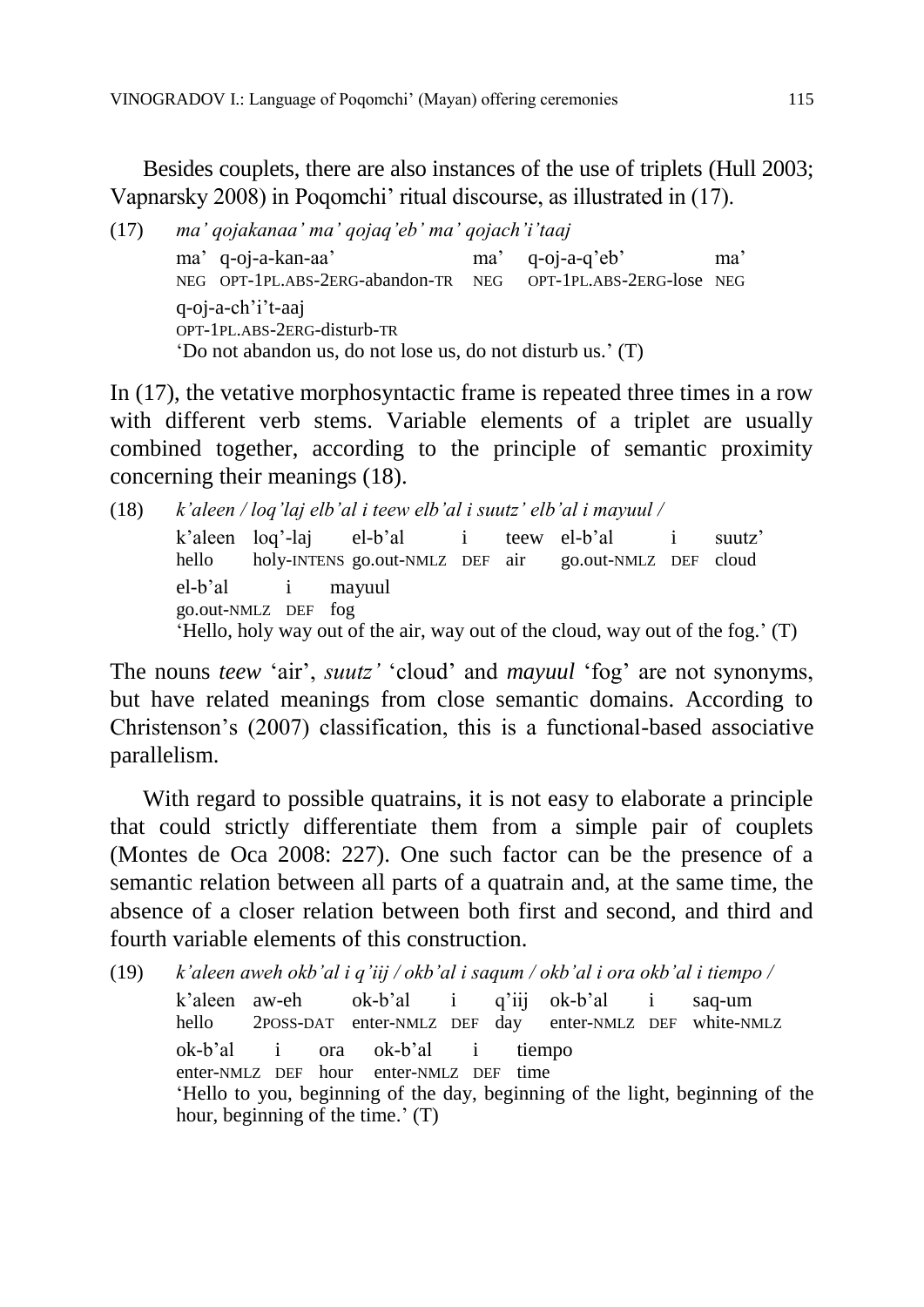Example (19) does not satisfy this criterion. There are four consecutive nouns occurring in the same syntactic environment: *q'iij* 'day', *saqum* 'light', *ora* 'hour' and *tiempo* 'time' (the last two lexemes are loans from Spanish). Nevertheless, two first elements ('day' and 'light') and two last elements ('hour' and 'time') frequently occur in couplets separately; compare the pair *q'iij* – *saqum* in (14) above. Furthermore, there is no evident semantic property that would link all these four items together more than they are related within respective pairs.

A more probable candidate for a quatrain is presented in (20).

(20) *hat qatuut hat qamayaab' hat qayuq'ul hat qak'ixkab'al /* hat qa-tuut hat qa-mayaab' hat qa-yuq'-ul hat 2 1PL.POSS-mother 2 1PL.POSS-Maya.PL 2 1PL.POSS-hill-ABST 2 qa-k'ixkab'-al 1PL.POSS-valley-ABST 'You are our mother, you are our Mayas, you are our hills, you are our valleys.' (P)

Example (20) illustrates a highly productive combination in the speech of the ritual specialist from Pajuil. The last two items, in fact, do form a stable diphrasism, 'hill' – 'valley', but this is not true for the first two items, 'mother' and 'Mayas', which are not encountered as parts of an identical couplet in my corpus. Although there is a clear semantic relation within each pair of elements (the first pair relates to ancestors, and the second to the natural environment), these four terms are also related as a whole, describing the divine addressees of the prayer.

Two couplets may follow each other without any binding, as in (14), or some additional material may separate them, as in (15). There are also instances where two couplets are overlapped. Sometimes, the variable element of one parallelism at the same time forms part of the invariable syntactic frame of the subsequent parallelism, as in (21).

| (21) | qojatoob'eej qojamehreej chaloq yuuq' qojamehreej chaloq k'ixkaab' /                            |                  |        |        |               |
|------|-------------------------------------------------------------------------------------------------|------------------|--------|--------|---------------|
|      | q-oj-a-toob'-eej<br>OPT-1PL.ABS-2ERG-help-TR OPT-1PL.ABS-2ERG-hold-TR DIR                       | q-oj-a-mehr-eej  |        | chalog | yuuq'<br>hill |
|      | q-oj-a-mehr-eej<br>OPT-1PL.ABS-2ERG-hold-TR DIR<br>'Help us, hold us hill, hold us valley.' (T) | chaloq k'ixkaab' | valley |        |               |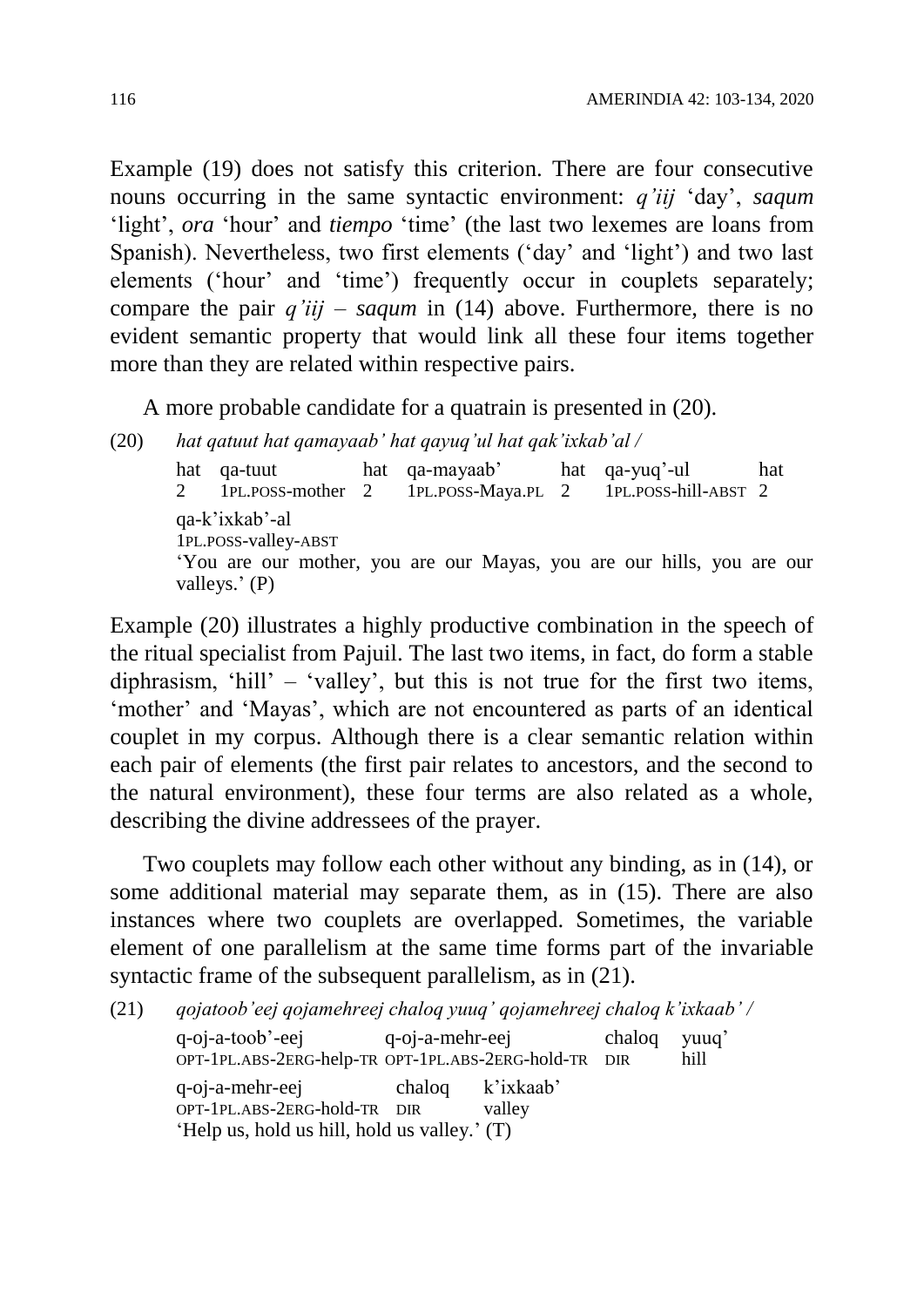Fragment (21) contains two couplets. The first one includes two different verbs, *toob'eej* 'help' and *mehreej* 'hold', which take the same set of grammatical morphemes. The second couplet is based on the frame *qojamehreej chaloq* 'hold us', which exhibits variation due to the diphrasism *yuuq'* 'hill' – *k'ixkaab'* 'valley'. Therefore, the verb *mehreej* belongs both to the variable part of the first parallelism and to the invariable part of the second.

Example (22) illustrates a similar chain of parallel constructions.

(22) *ma' qojq'ehb'ik ma' qojsahchik tuut ma' qojsahchik haaw /* ma' q-oj-q'e<h>b'-ik ma' q-oj-sa<h>ch-ik tuut ma' NEG OPT-1PL.ABS-fall<PASS>-REAL NEG OPT-1PL.ABS-lose<PASS>-REAL lady NEG q-oj-sa<h>ch-ik jaaw OPT-1PL.ABS-lose<PASS>-REAL sir 'Let us not fall, let us not be lost, lady, let us not be lost, sir.' (T)

In (22), the overlap also concerns a verbal form, *sahchik* 'be lost'. It alternates with the verb *q'ehb'ik* 'fall' in the first parallelism. Meanwhile, as part of the syntactic frame *ma' qojsahchik*, it also provides the invariable basis for the subsequent couplet.

# **5.2. Lexical peculiarities**

Although the corpus size is not large enough to make substantiated claims about the lexicon, there seem to be some genre-specific lexemes in Poqomchi', which are typical of ritual communication. For example, the ritual specialist from Pajuil abundantly uses the word *ma'ley* (23), which is absent in most Poqomchi' dictionaries. According to one of my language consultants, this term can be translated as 'spirit'; however, further semantic study is required.

```
(23) ma'ley awach ma'ley achii' / qahaaw /
```
**ma'ley** a-wach **ma'ley** a-chii' q-ajaaw **spirit** 2POSS-front **spirit** 2POSS-edge 1PL.POSS-father 'Spirit in your front, spirit at your edge, our father.' (P)

In invocations to particular nahuals, specific lexemes are used to describe them by association. For example, when ritual specialists address themselves to the nahual I'x, which is considered as a protector of natural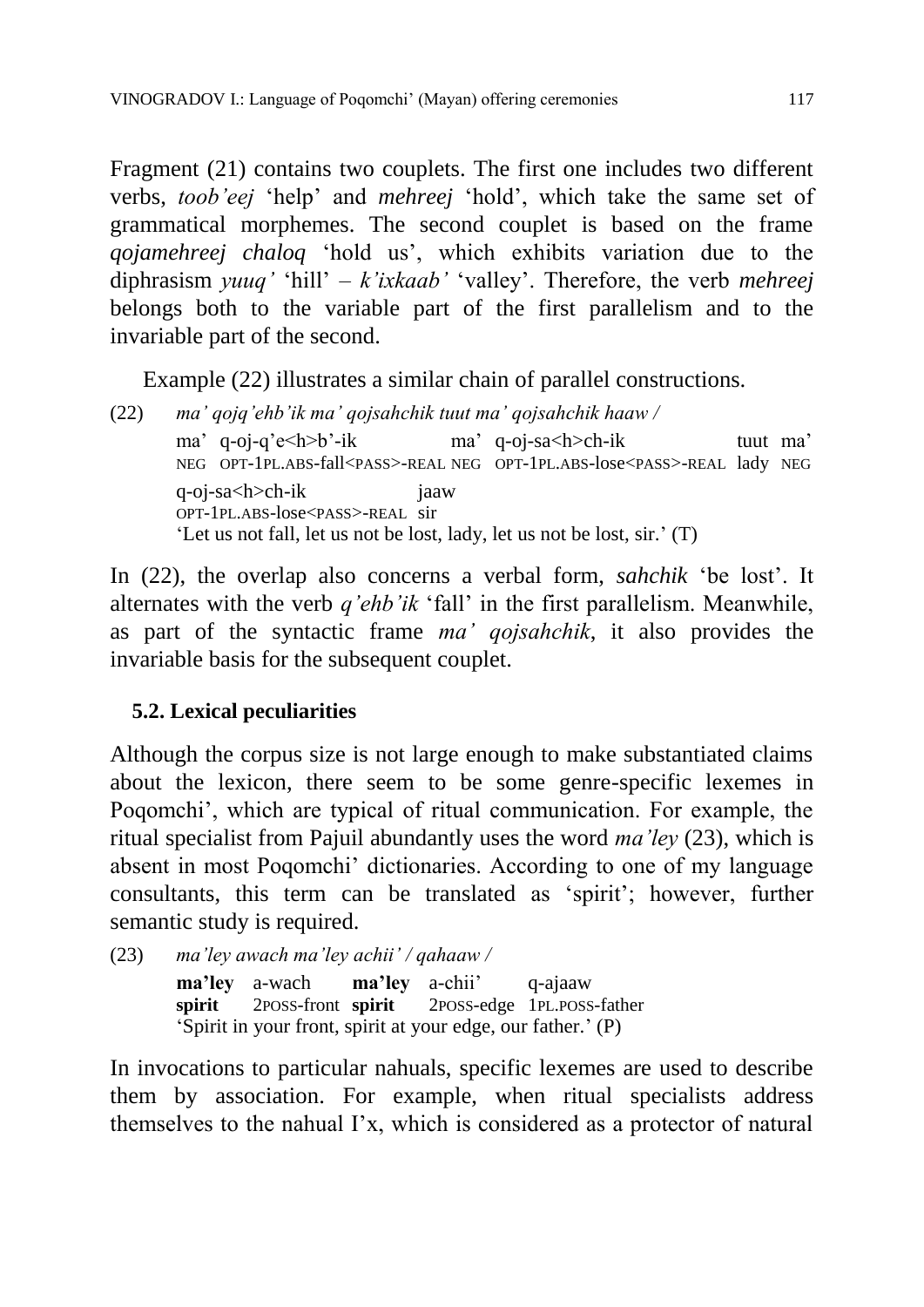resources, they usually refer to mountains and forests in accordance with this associative principle (24).

(24) *chakuy qamahk i'x / q'an amontaña saq amontaña / q'an araxchee' saq araxchee' /*

ch-a-kuy qa-mahk i'x q'an a-montaña saq OPT-2ERG-forgive 1PL.POSS-sin I'x yellow 2POSS-mountain white a-montaña q'an a-rax-chee' saq a-rax-chee' 2POSS-mountain yellow 2POSS-green-tree white 2POSS-green-tree 'Forgive our sins, I'x, your mountain is yellow, your mountain is white, your forest is yellow, your forest is white.' (T)

Fragment (24) is also notable with regard to the use of the adjectives *q'an* 'yellow' and *saq* 'white', which do not denote colors in this context. When combined within the same couplet, they receive an indirect meaning, which appears to be similar to that of the word *loq'laj* 'holy' in several examples above. As this color metaphor is found in all three ceremonies in my corpus, it seems to be very useful in Poqomchi' ritual discourse.

There are several other instances of the metaphorical use of certain lexemes. Typically, an uncommon reading is triggered by the context that deals with an individual nahual, as in (25, 26).

(25) *chapuhb'aaj i ti' chapuhb'aaj i k'axkilal / chapuhb'aaj i problema* ch-a-puhb'-aaj i ti' ch-a-puhb'-aaj i k'ax-kil-al OPT-2ERG-shoot-TR DEF difficult-NMLZ-ABST ch-a-puhb'-aaj i problema OPT-2ERG-shoot-TR DEF problem 'Shoot the pain, shoot the difficulties, shoot the problems.' (T) (26) *k'ahchi' qaq'aanb'iik /*

k'ahchi' qa-q'aan-b'-iik PROG 1PL.POSS-yellow-INTRZ-NMLZ 'We are getting yellow.' (T)

In (25), the verb *puhb'aaj* 'shoot' conveys the indirect meaning 'free, liberate'. The context apparently inspires such an unordinary word choice. This fragment is dedicated to the nahual Ajpuhb', whose name literally means 'shooter'. A similar situation is observed in (26), which uses the verb *q'aanb'ik* 'get yellow'. By means of this lexeme, the ritual specialist expresses the idea that the petitioners become wiser. This metaphor stems from the name of the nahual Q'aniil, which is literally translated as 'yellowness'.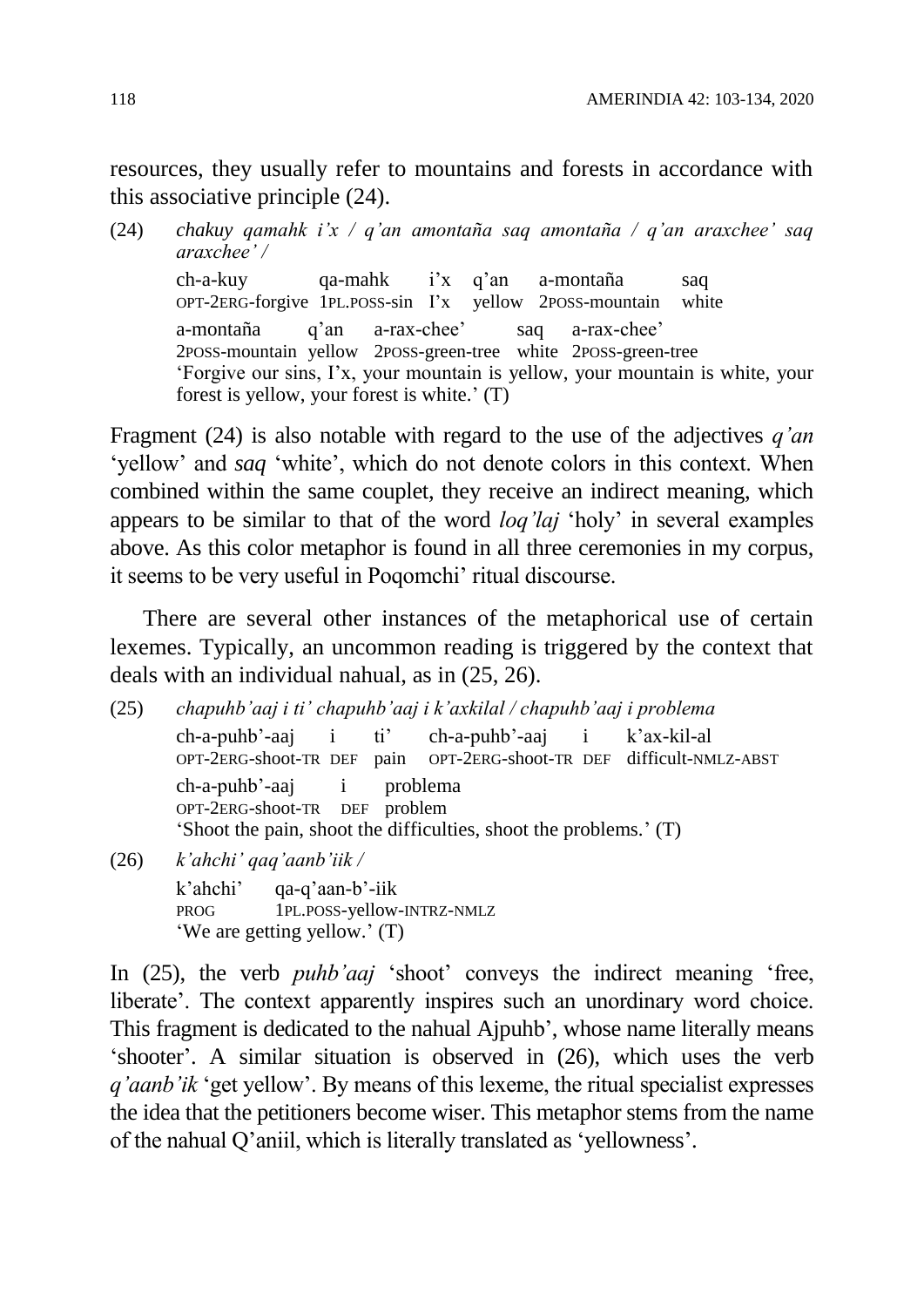Religious syncretism, which runs through the prayers, is especially salient at the lexical level. Two dimensions of syncretism are observed in my data: one stems from pan-Mayan activism, and the other from Christian traditions. The influence of the pan-Mayan movement is manifested, for example, in appeals to certain legendary personages from the Popol Vuh, such as Tepew, Q'uq'umatz, Xpiyakok, B'alam K'itze' and B'alam Aq'ab', among others. They have no direct relation to Poqomchi' culture; rather, they serve to certify the identity of modern Poqomchi' people as descendants of the ancient Mayan civilization.

In addition, Poqomchi' prayers contain certain non-Poqomchi' words, which were apparently loaned from other Mayan languages. The most frequent source is the K'iche' language, as there is substantial evidence of contact between Poqomchi' and K'iche' societies (see van Akkeren 2008). For example, the word *tz'ite'*, which means small red seeds used in ritual practices, has evident Mayan origins, but it is not a proper Poqomchi' word. The root *te'* 'tree' would be *chee'* in Poqomchi'. While this word is also absent in Dobbels (2003), it occurs in my corpus (27).

(27) *wilih q'an atz'ite' saq atz'ite' q'an ab'ara saq ab'ara* wilih q'an a-tz'ite' saq a-tz'ite' q'an a-b'ara saq DEM yellow 2POSS-tz'ite' white 2POSS-tz'ite' yellow 2POSS-staff white a-b'ara 2POSS-staff 'This is your yellow tz'ite', your white tz'ite', your yellow staff, your white staff.' (T)

The word *tz'ite'* is used in (27) together with *b'ara* 'staff' (from Spanish *vara*) within the same couplet. Both words denote important ritual objects. Sentence (27) can be translated as 'This is your holy tz'ite', your holy staff'.

Another example of such an internal Mayan influence is the diphrasism *tz'aqol* 'former' – *b'itol* 'shaper'. In Poqomchi', there is the word *tz'aqol* 'the one who constructs', but there is no word *b'itol*, nor even the root *b'it*, which is present in K'iche' (Christenson 2003: 19), for example. The Poqomchi' alternative for this diphrasism would be *tz'aqool* – *k'oxool* (Dobbels 2003: 735). However, it is the wording *tz'aqol* – *b'itol*, which is consistently used in my corpus (28).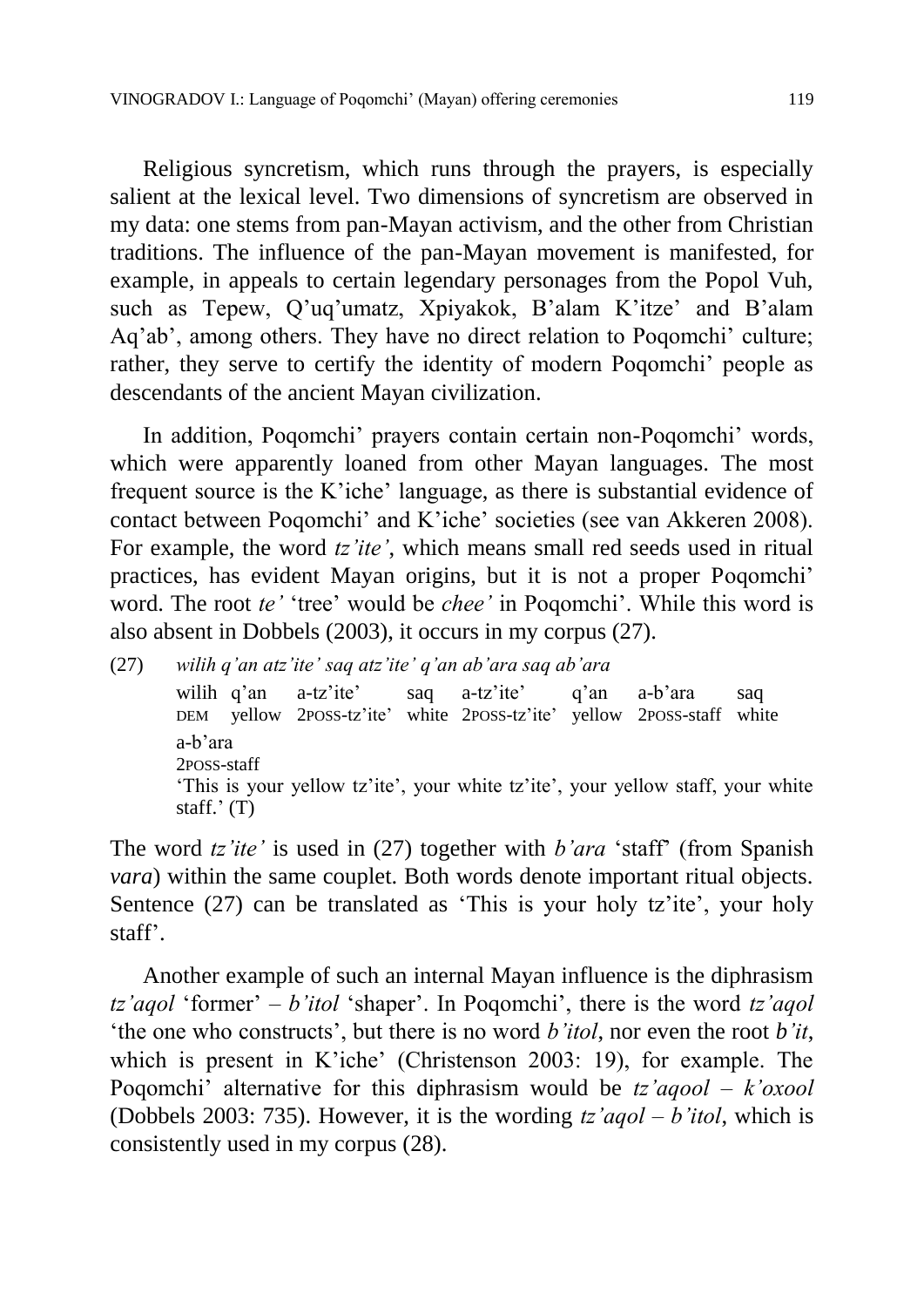(28) *chakuy qamahk jaaw / loq'laj tz'aqol loq'laj b'itol* ch-a-kuy qa-mahk jaaw loq'-laj tz'aq-ol loq'-laj OPT-2ERG-forgive 1PL.POSS-sin sir holy-INTENS build-AGT holy-INTENS b'it-ol form-AGT 'Forgive our sin, sir, holy former, holy shaper.' (T)

The Christian dimension of syncretism manifests itself in Spanish loanwords for denoting religious concepts, such as *santísima trinidad* 'holy trinity' and *dios ajawb'ees* 'God the Father'. Fragments of Catholic prayers (the Lord's Prayer, Hail Mary, etc.) can be incorporated in the discourse of ritual specialists, either in Spanish or in Poqomchi'. The use of the directional particle *johtoq* 'up' can also be attributed to Christian influence (29).

(29) *inqat'yoxej johtoq aweh /*

in-qa-t'yox-ej **johtoq** aw-eh INC-1PL.ERG-thank-TR **DIR:up** 2POSS-DAT 'We thank you.' (P)

As several Poqomchi' ritual specialists pointed out to me, Mayan divine authorities are not located in any specific place or direction, but are rather dispersed throughout the universe and can be evoked at any site; see similar observations by Wilson (1995) and Scott (2009). However, the particle *johtoq* 'up' in (29) makes it clear that the utterance is directed upwards, although the English translation does not reflect this. Hence, this acknowledgment is specifically intended for the Christian God, who is located in the sky, and not to nahuals, ancestral spirits or other Mayan divinities.

## **5.3. Tense/aspect/mood categories**

Grammatical properties of the ritual discourse are mainly determined by the communicative situation. Many utterances pronounced by a ritual specialist are petitions. Furthermore, the communicative situation implies the presence of a speechless divine addressee. Hence, second-person referential forms and optative constructions prevail in the discourse.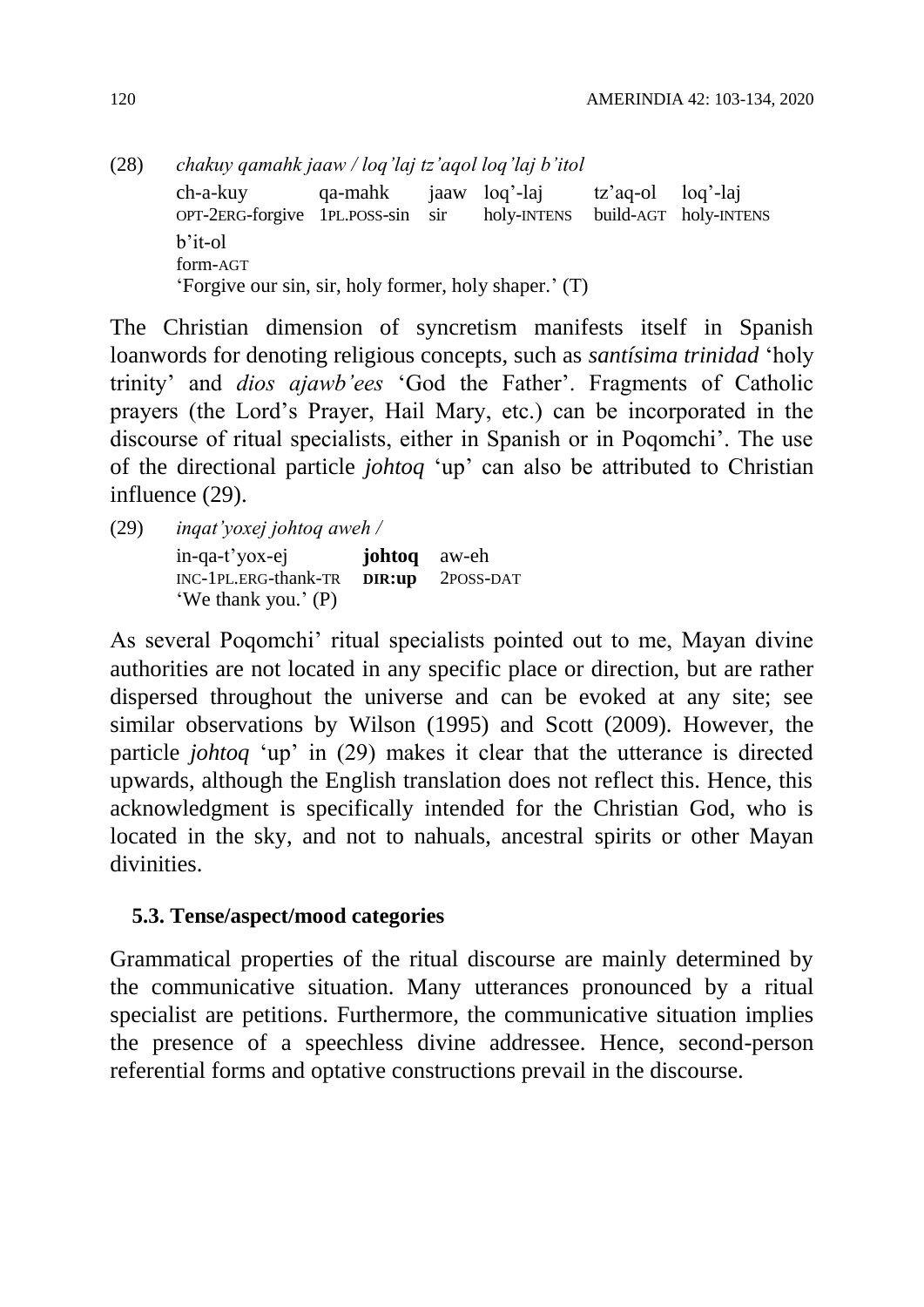| (30) | qojawuch'ihleej chupaam qatz'eet chupaam qasak'aaj |                                                                                       |     |         |           |     |
|------|----------------------------------------------------|---------------------------------------------------------------------------------------|-----|---------|-----------|-----|
|      | q-oj-aw-uch'ihl-eej                                | OPT-1PL.ABS-2ERG-accompany-TR PREP 3sG.POSS-in 1PL.POSS-left PREP                     | chi | ru-paam | qa-tz'eet | chi |
|      | ru-paam qa-sak'aaj                                 | 3sG.POSS-in 1PL.POSS-right<br>'Accompany us at the left side, at the right side.' (P) |     |         |           |     |

Example (30) presents a typical verb form of Poqomchi' ritual discourse, which is marked by the optative and refers to the second person of the subject. However, other verbal categories can also be in an optative sense during ritual communication. There are instances, where the construction, which denotes the potential tense/aspect/mood in ordinary everyday communication, describes a desired situation, rather than a probable one (31, 32).

- (31) *na'awisam chu'nchel i ti' na'awisam chu'nchel i k'axik wilik chi kiij haaw /* **na**='aw-is-am chu'nchel i ti' **na**='aw-is-am chu'nchel **POT**=2POSS-quit-NMLZ PREP.all DEF pain **POT**=2POSS-quit-NMLZ PREP.all i k'ax-ik wi-lik chi k-iij jaaw DEF difficult-NMLZ exist-PRED PREP 3PL.POSS-back sir 'Quit all the pain, quit all the difficulties [that] they have, sir.' (Ch)
- (32) *nakooj ab'eesam nakooj awilom / na'ayeem qeh rusuqkiil i qak'uxl rusuqkiil i qanima' /*

**nak**=ooj a-b'ees-am **nak**=ooj aw-il-om **POT**=1PL.ABS 2POSS-guide-NMLZ **POT**=1PL.ABS 2POSS-see-NMLZ **na**='a-ye-em q-eh ru-suq-kiil i qa-k'uxl **POT**=2POSS-give-NMLZ 1PL.POSS-DAT 3SG.POSS-nice-NMLZ DEF 1PL.POSS-heart ru-suq-kiil i q-anima' 3SG.POSS-nice-NMLZ DEF 1PL.POSS-soul 'Guide us, see us, give us happiness of our hearts, happiness of our souls.' (T)

The examples in (31) and (32) may also be understood as simple predictions of future situations (as in 'you will quit all the pain' and 'you will guide us, you will see us'), yet their interpretation as desired optative events fits more naturally into the context of ritual performance. In ritual speech, grammatical meanings of both verbal categories, the optative and the potential, seem to be very close to each other.

Another phenomenon concerns the contextual omission of overt tense/aspect/mood morphology. Verbal predicates, which must normally bear a tense/aspect/mood marker, can sometimes lack it, specifically when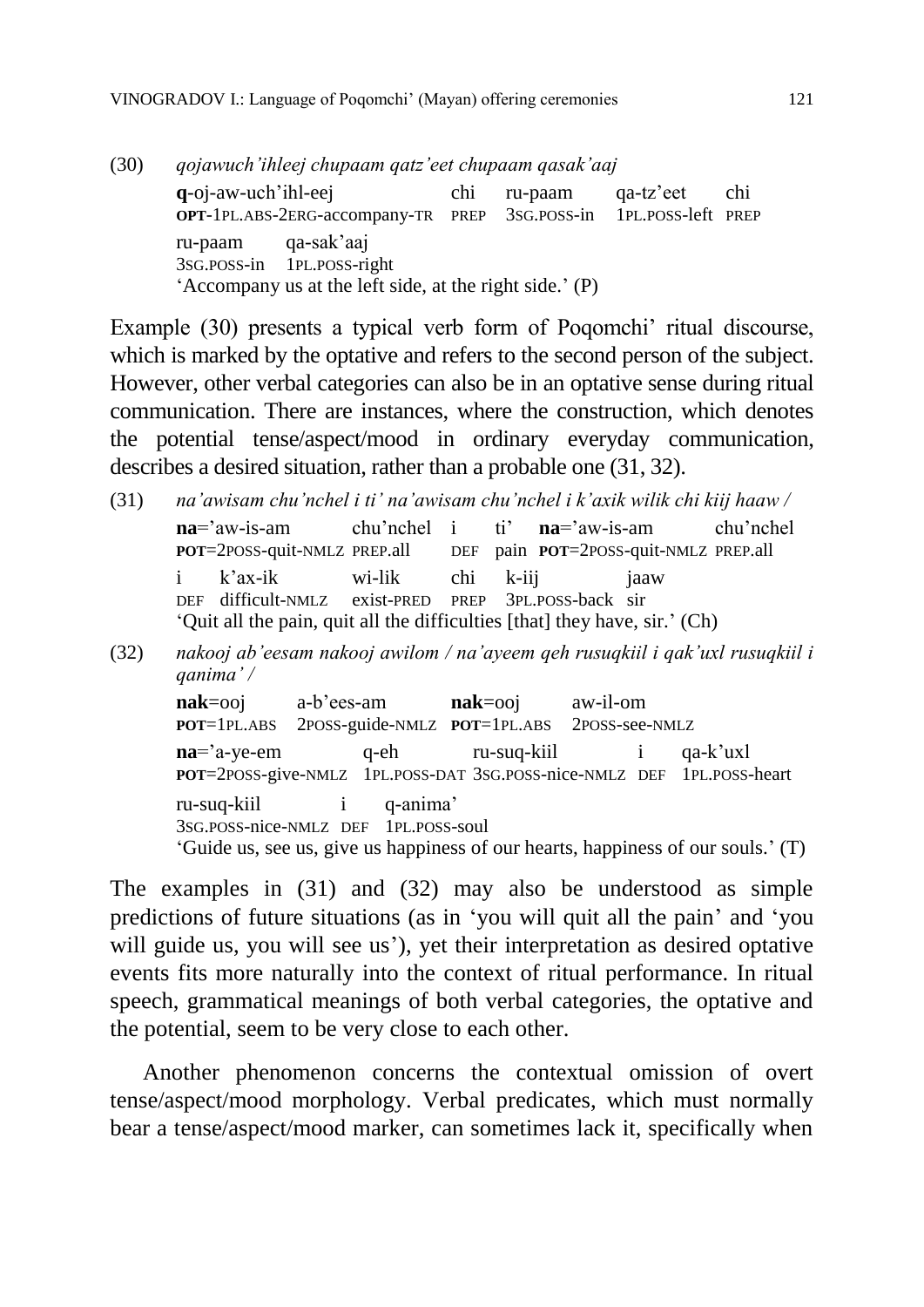the corresponding semantics can be inferred from the context or from the peculiar properties of the speech act situation (33).

(33) *ayu' wilik haaw i nik' nimaal i kimayiij kik'am chaloq loq'laj awak'uun /* ayu' wi-lik jaaw i nik' nim-aal i ki-mayiij here exist-PRED sir DEF how big-NMLZ DEF 3PL.POSS-offering ki-k'am chaloq loq'-laj aw-ak'uun 3PL.ERG-bring DIR holy-INTENS 2POSS-son 'Here is, sir, the value of the offerings [that] your holy sons brought.' (Ch)

A complete form in (33) would be *x-ki-k'am*, but the completive prefix *x*is dropped. Any alternative interpretation of this verb form (as an event that is planned in the future or that is still not concluded, for example) would not make much sense.

Contextual omission is possible, not only for the completive prefix, but also for the incompletive (34).

(34) *ayu' qasik' awuuk' qapermiso* ayu' qa-sik' aw-uuk' qa-permiso here 1PL.ERG-look.for 2POSS-with 1PL.POSS-permission 'Here we look for our permission with you.' (T)

The form *qa-sik'* 'we look for' in (34) apparently stands for a complete form *in-qa-sik'* with the incompletive prefix *in-*.

Such instances of the contextual omission of tense/aspect/mood markers have also been reported for other Mayan languages of different subgroups; see Ayres (1991: 143-144) for Ixil, Zavala Maldonado (1992: 69) for Akatek and Vinogradov (2015) for Q'eqchi', among others. This seems to be a remnant of the earlier autonomous morphological status of the preverbal tense/aspect/mood markers in Mayan languages, which was subsequently lost in the process of grammaticalization. Although the contextual omission of tense/aspect/mood markers in Poqomchi' is not exclusively restricted to the particular genre of ritual discourse, the ritual communicative act significantly narrows the metalinguistic context, which results in the more frequent use of this grammatical device.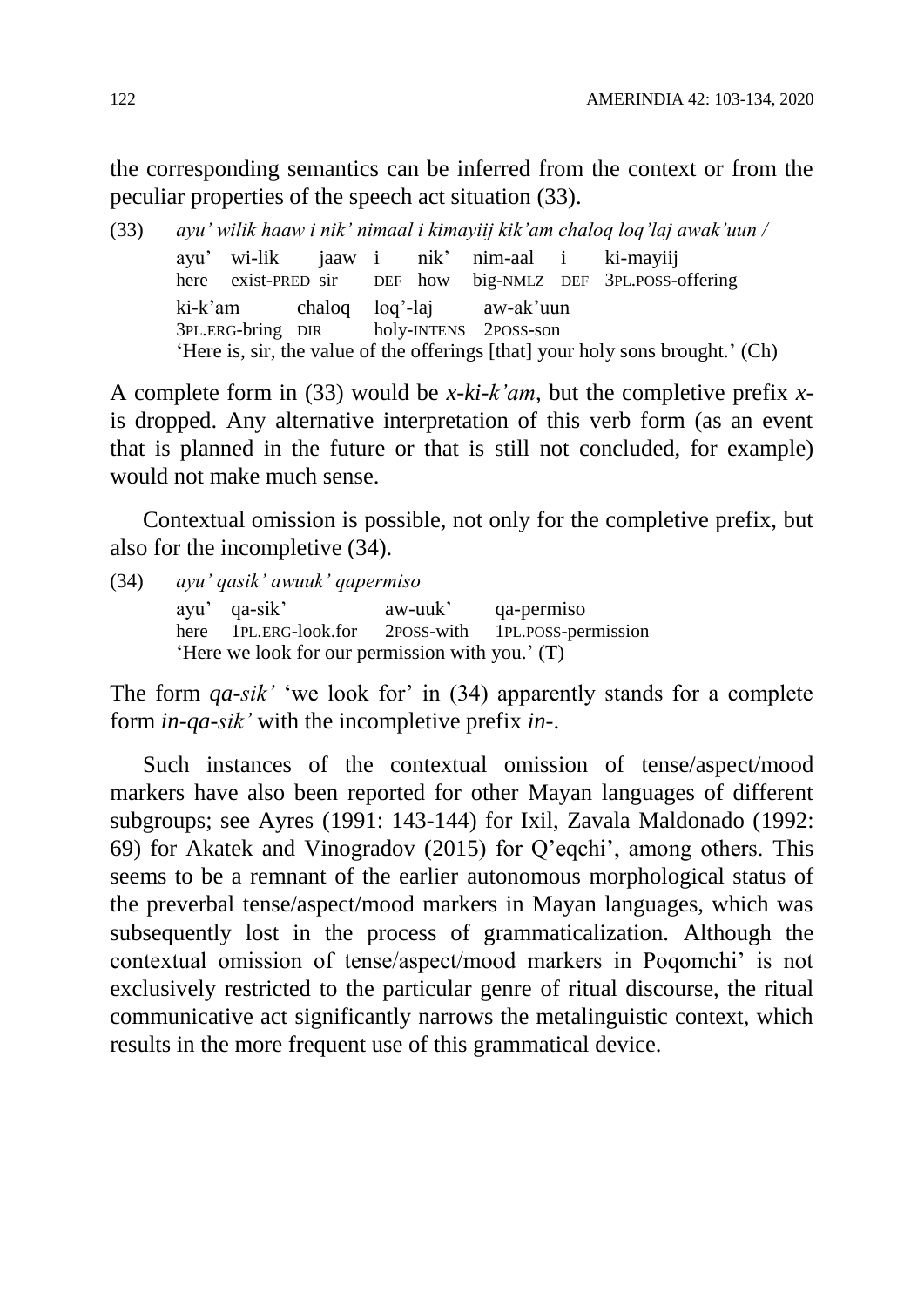### **6. Conclusion**

Offering ceremonies among contemporaneous Poqomchi' people naturally combine ancient pre-Columbian traits with Christian traditions imposed by Spanish colonialists in the  $16<sup>th</sup>$  century and new pan-Mayan ideas of cultural self-identity, which emerged at the end of the  $20<sup>th</sup>$  century. This syncretism manifests itself not only in the ethnographic peculiarities of these ceremonies, which are beyond the scope of this paper, but also in the language used by Poqomchi' ritual specialists throughout the ceremony. This study only presents a first attempt to document and analyze the linguistic properties of this specific discursive genre.

It is possible to identify some traits, which seem to be typical of ritual speech in Poqomchi'. They include the use of parallel syntactic constructions (couplets, triplets and chains of them), the use of certain genre-specific lexemes, the development of specific indirect lexical and grammatical meanings and the contextual omission of tense/aspect/mood markers. Of course, this list is far from exhaustive. The fact that there are several features, which are specific to a particular ceremony or a particular ritual specialist, suggests that the present study is based on a very small corpus of recordings, which does not allow for making well-grounded reliable conclusions. Further studies are necessary to confirm these preliminary findings and to consider them from a broader cultural and cross-linguistic perspective, when a wider sample of primary data is available.

### **References**

- Ayres, Glenn. 1991. *La gramática Ixil*. Guatemala: Centro de Investigaciones Regionales de Mesoamérica.
- Balzer, Marjorie M. 1990. *Shamanic worlds: Rituals and lore of Siberia and Central Asia*. New York: M. E. Sharpe.
- Bricker, Victoria. 1974. The ethnographic context of some traditional Mayan speech genres. *Explorations in the ethnography of speaking*, R. Bauman & J. Sherzer (eds), 368-388. Cambridge: Cambridge University Press.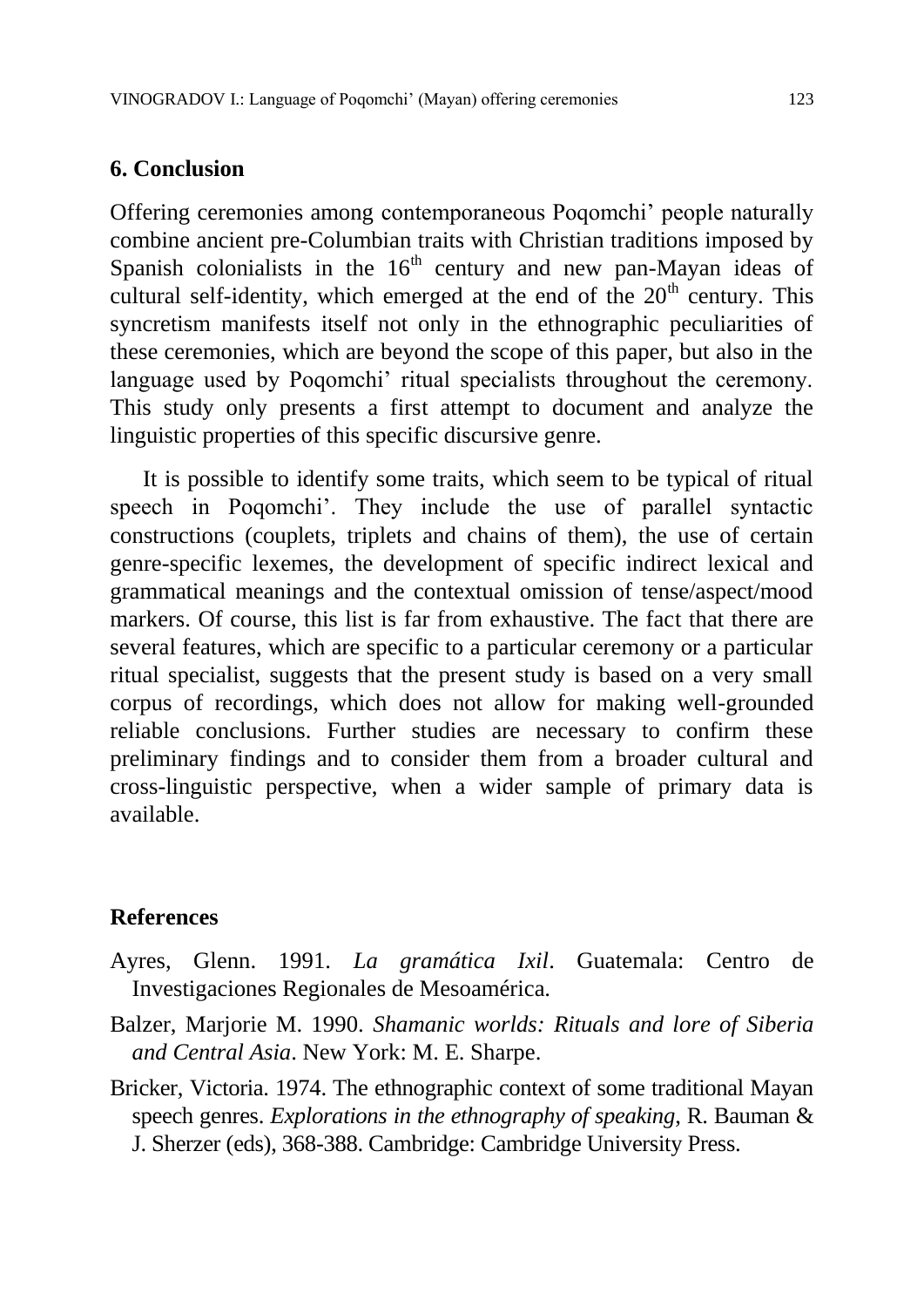- Brown, Linda K. 1979. Word formation in Pocomchi (Mayan). PhD dissertation, Stanford University.
- Christenson, Allen. 2003. K'iche'–English dictionary and guide to pronunciation of the K'iche'–Maya alphabet. [<http://www.famsi.org/mayawriting/dictionary/christenson>](http://www.famsi.org/mayawriting/dictionary/christenson)
- Christenson, Allen. 2007 [2003]. Popol Vuh: Sacred Book of the Quiché Maya People.

[<http://www.mesoweb.com/publications/Christenson/PopolVuh.pdf>](http://www.mesoweb.com/publications/Christenson/PopolVuh.pdf)

- Cook, Garrett W. & Offit, Thomas A. 2013. *Indigenous religion and cultural performance in the new Maya world*. Albuquerque: University of New Mexico Press.
- Coon, Jessica. 2010. Rethinking split ergativity in Chol. *International Journal of American Linguistics* 76(2): 207-253.
- De la Garza, Mercedes. 1987. Naguales mayas de ayer y de hoy. *Revista Española de Antropología Americana* 17: 89-105.
- Dobbels, Marcel. 2003. *Diccionario Poqomchi'–Castellano*. Guatemala: PROASE.
- England, Nora C. 2002. Maya linguists, linguistics, and the politics of identity. *Texas Linguistic Forum* 45: 33-45.
- England, Nora C. 2003. Mayan language revival and revitalization politics: Linguists and linguistic ideologies. *American Anthropologist* 105(4): 733-743.
- García, María L. 2014. The long count of historical memory: Ixhil Maya ceremonial speech in Guatemala. *American Ethnologist* 41(4): 664-680.
- Hanks, William F. 1984. Sanctification, structure, and experience in a Yucatec ritual event. *The Journal of American Folklore* 97(384): 131-166.
- Hull, Kerry. 2003. Verbal art and performance in Ch'orti' and Maya hieroglyphic writing. PhD dissertation, University of Texas at Austin.
- Lacadena, Alfonso. 2010. Naturaleza, tipología y usos del paralelismo en la literatura jeroglífica. *Figuras mayas de la diversidad*, A. Monod Bequelin, A. Breton & M. H. Ruz (eds), 55-85. Mexico City: Universidad Nacional Autónoma de México.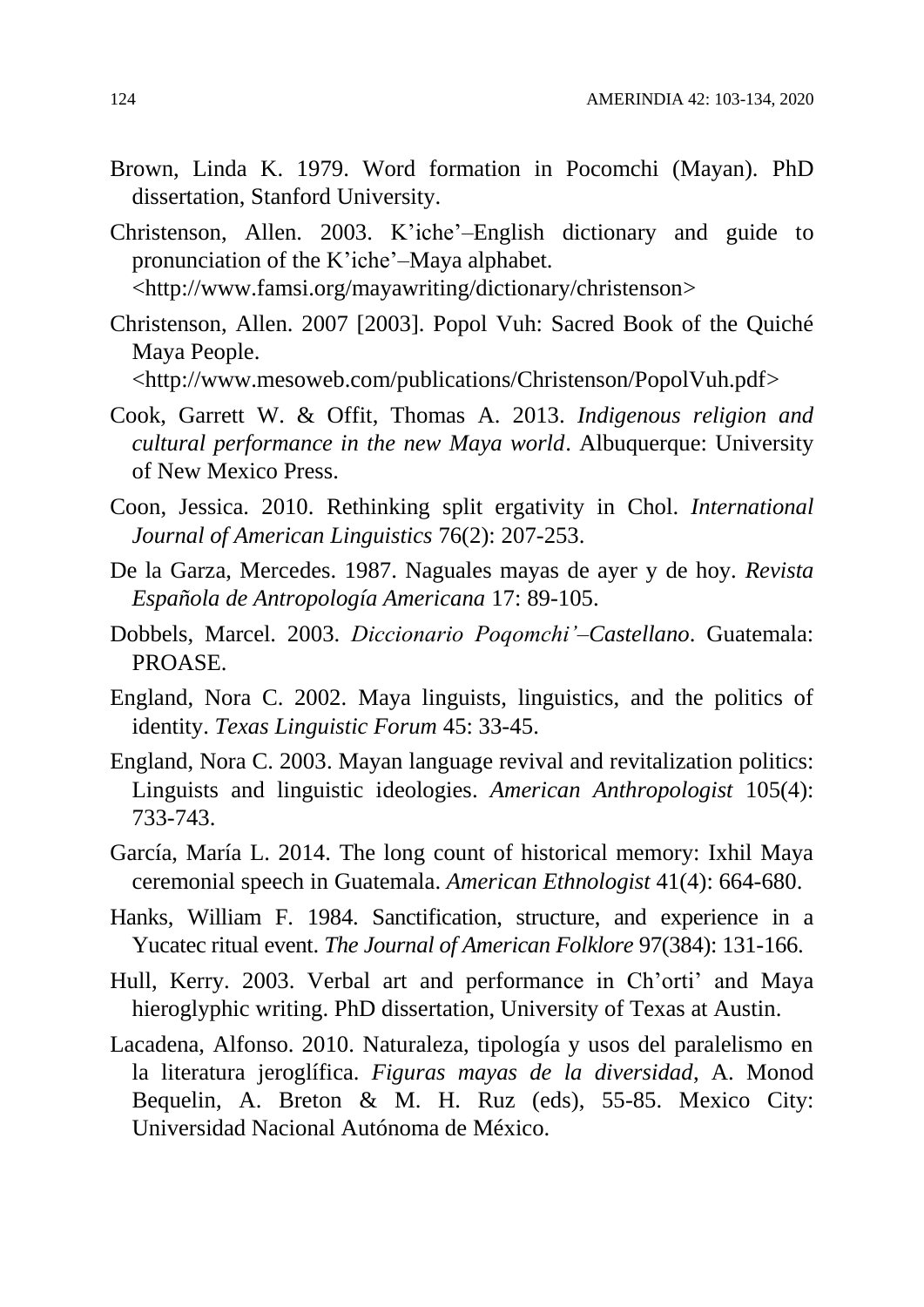- Lengyel, Thomas E. 1988. On the structure and discourse functions of semantic couplets in Mayan languages. *Anthropological Linguistics* 30(1): 94-127.
- Malchic Nicolás, Manuel Bernardo, Mó Isém, Romelia & Tul Rax, Augusto. 2000. *Variación dialectal en Poqom*. Guatemala: Cholsamaj.
- Mayers, Marvin. 1958. *Pocomchi texts, with grammatical notes*. Norman: Summer Institute of Linguistics.
- Mó Isém, Romelia. 2006. Fonología y morfología del Poqomchi' occidental. Bachelor dissertation, Universidad Rafael Landívar.
- Molesky-Poz, Jean. 2006. *Contemporary Maya spirituality: The ancient ways are not lost*. Austin: University of Texas Press.
- Monod Becquelin, Aurore & Becquey, Cédric. 2008. De las unidades paralelísticas en las tradiciones orales mayas. *Estudios de Cultura Maya*  32: 111-153.
- Montes de Oca, Mercedes. 2008. Los difrasismos: un rasgo del lenguaje ritual. *Estudios de Cultura Nahuatl* 39: 225-238.
- Norman, William M. 1980. Grammatical parallelism in Quiche ritual language. *Proceedings of the Sixth Annual Meeting of the Berkeley Linguistics Society*, B. R. Caron, M. Hoffman, M. Silva *et al.* (eds), 387- 399. Berkeley: University of California.
- Richards, Michael. 2003. *Atlas lingüístico de Guatemala*. Guatemala: Serviprensa.
- Scott, Ann M. 2009. Communicating with the sacred earthscape: An ethnoarchaeological investigation of Kaqchikel Maya ceremonies in Highland Guatemala. PhD dissertation, University of Texas at Austin.
- Tedlock, Barbara. 1992 [1982]. *Time and the Highland Maya*. Revised edition. Albuquerque: University of New Mexico Press.
- Van Akkeren, Ruud. 2008. *Historia y cosmovisión de la franja del Polochic*. Guatemala: E.D.E. Consulting & Solidaridad.
- Vapnarsky, Valentina. 2008. Paralelismo, ciclicidad y creatividad en el arte verbal maya yucateco. *Estudios de Cultura Maya* 32: 155-199.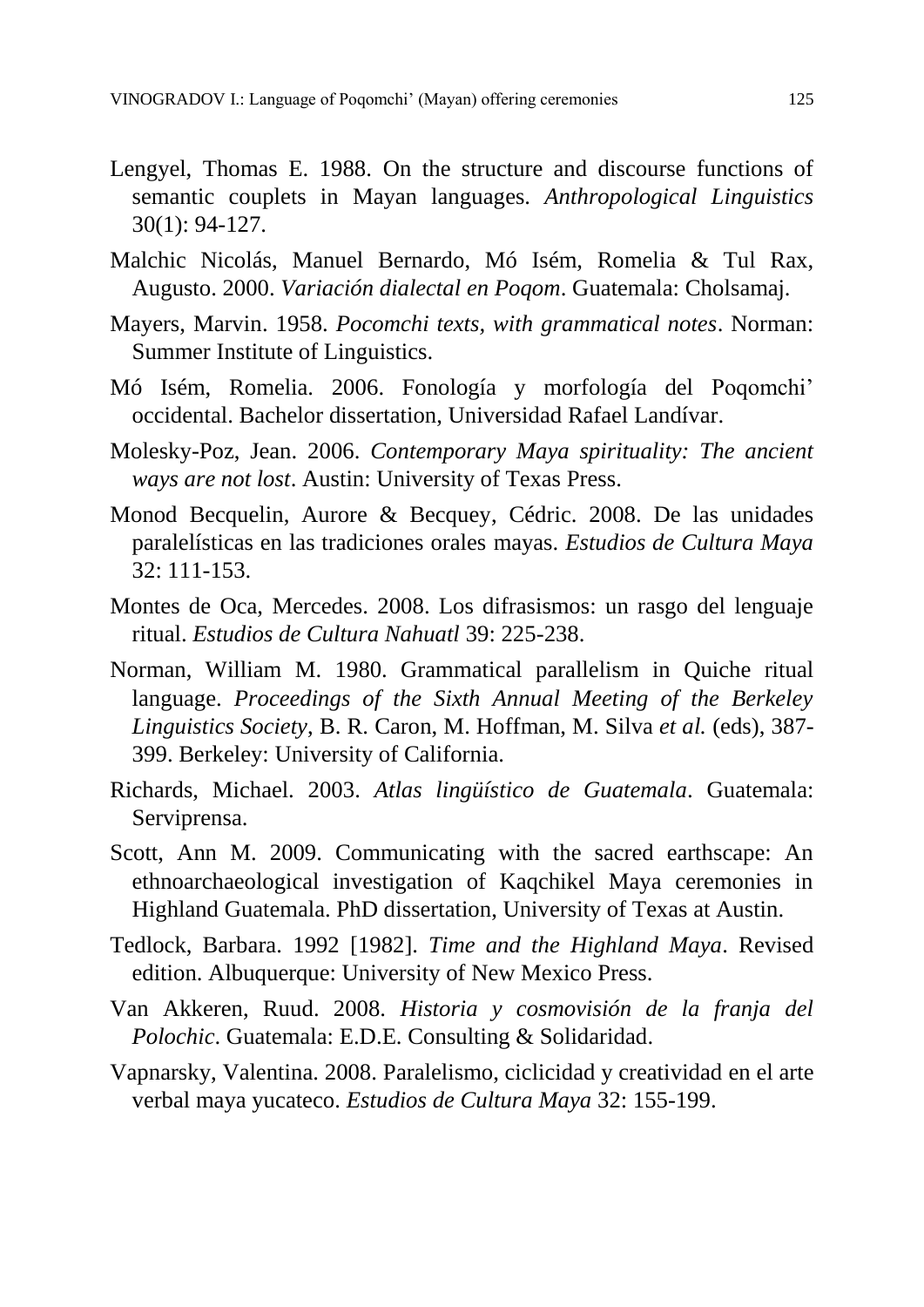- Vinogradov, Igor. 2015. "Neutralization of tense-aspect distinction in Q'eqchi'." *11th Meeting of the Association for Linguistic Typology.* University of New Mexico, Albuquerque. August 1-3.
- Vinogradov, Igor. 2016. El tesoro no recibido por miedo: dos cuentos mayas poqomchi'. *Tlalocan* 21: 167-215.
- Warren, Kay B. 1998. *Indigenous movements and their critics: Pan-Maya activism in Guatemala*. Princeton: Princeton University Press.
- Watanabe, John M. 1992. *Maya saints and souls in a changing world*. Austin: University of Texas Press.
- Wilson, Richard. 1995. *Maya resurgence in Guatemala: Q'eqchi' experiences*. Norman: University of Oklahoma Press.
- Zavala Maldonado, Roberto. 1992. *El Kanjobal de San Miguel Acatán*. Mexico City: Universidad Nacional Autónoma de México.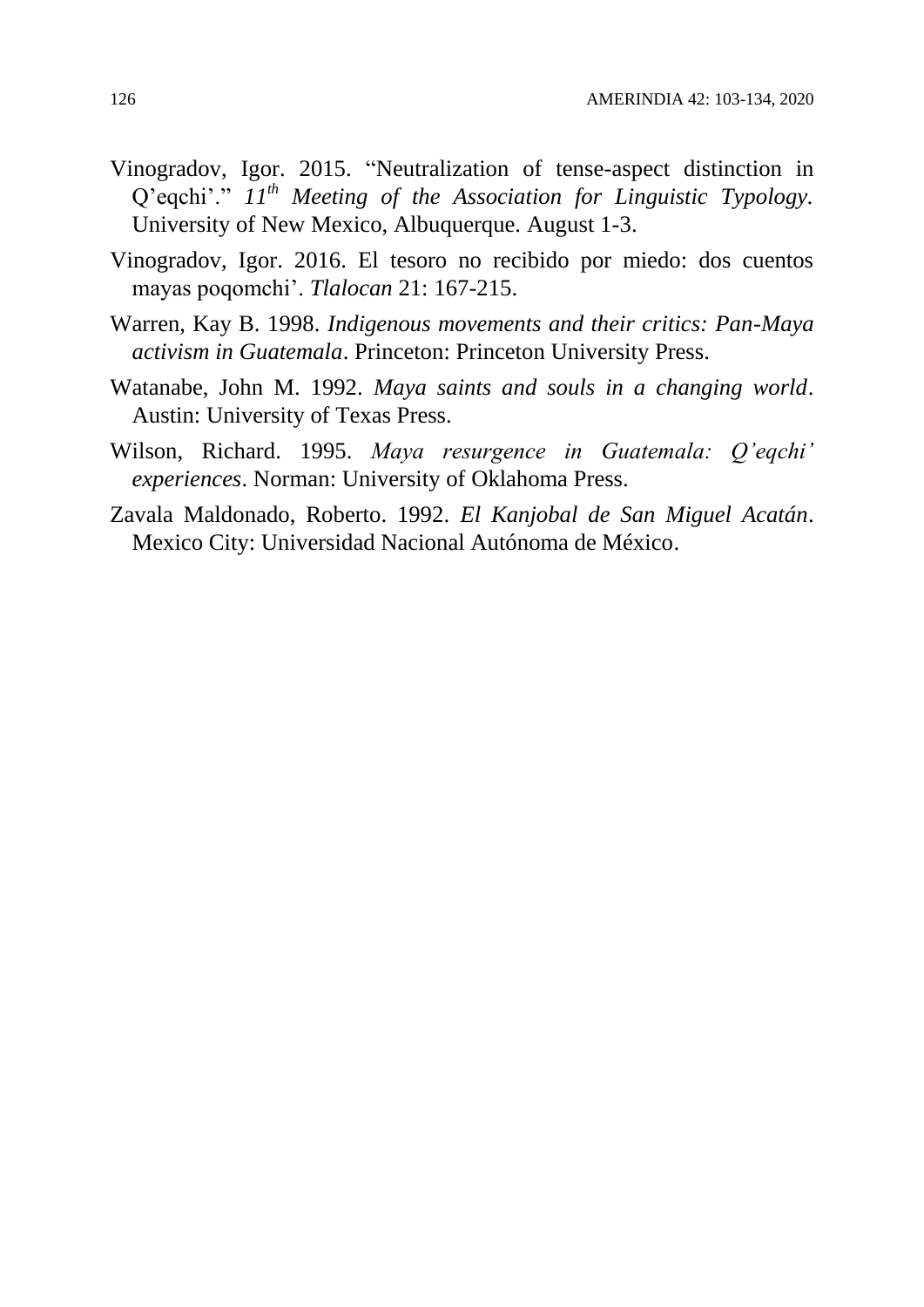# **Appendix**

This appendix contains three textual extracts from ceremonies described in Section 3. These are samples of coherent discourse, rather than just utterances taken out of context, which are meant to serve further studies. This is a first attempt at documentation of Poqomchi' ritual speech, presenting the primary data (albeit linguistically processed) in addition to the discussion of theoretical findings based on these data.

## **1. Ceremony in Tampo (Tactic, Alta Verapaz)**

This is a fragment from the introductory part of the prayer. The spiritual guide presents himself and greets the ceremonial site and some supernatural divinities, including ancestral spirits, phenomena of the surrounding environment and several nahuals.

*k'aleen aweh convento ramchah /*

k'aleen aw-eh convento ramchah hello 2POSS-DAT convent Ramchah 'Hello to you, convent Ramchah.'

*k'aleen aweh loq'laj ye'aab' /*

k'aleen aw-eh loq'-laj ye'aab' hello 2POSS-DAT holy-INTENS place 'Hello to you, holy place.'

*hin awak'uun / ayu' xnub'eesaj cho wooq nuq'ab' /*

hin aw-ak'uun ayu' x-nu-b'ees-aj cho w-ooq nu-q'ab' 1SG 2POSS-son here COM-1SG.ERG-guide-TR DIR 1SG.POSS-foot 1SG.POSS-hand 'I am your son. I brought here my feet, my hands.'

*k'aleen aweh q'equm aq'ab' /*

k'aleen aw-eh q'eq-um aq'ab' hello 2POSS-DAT black-NMLZ night 'Hello to you, darkness night.'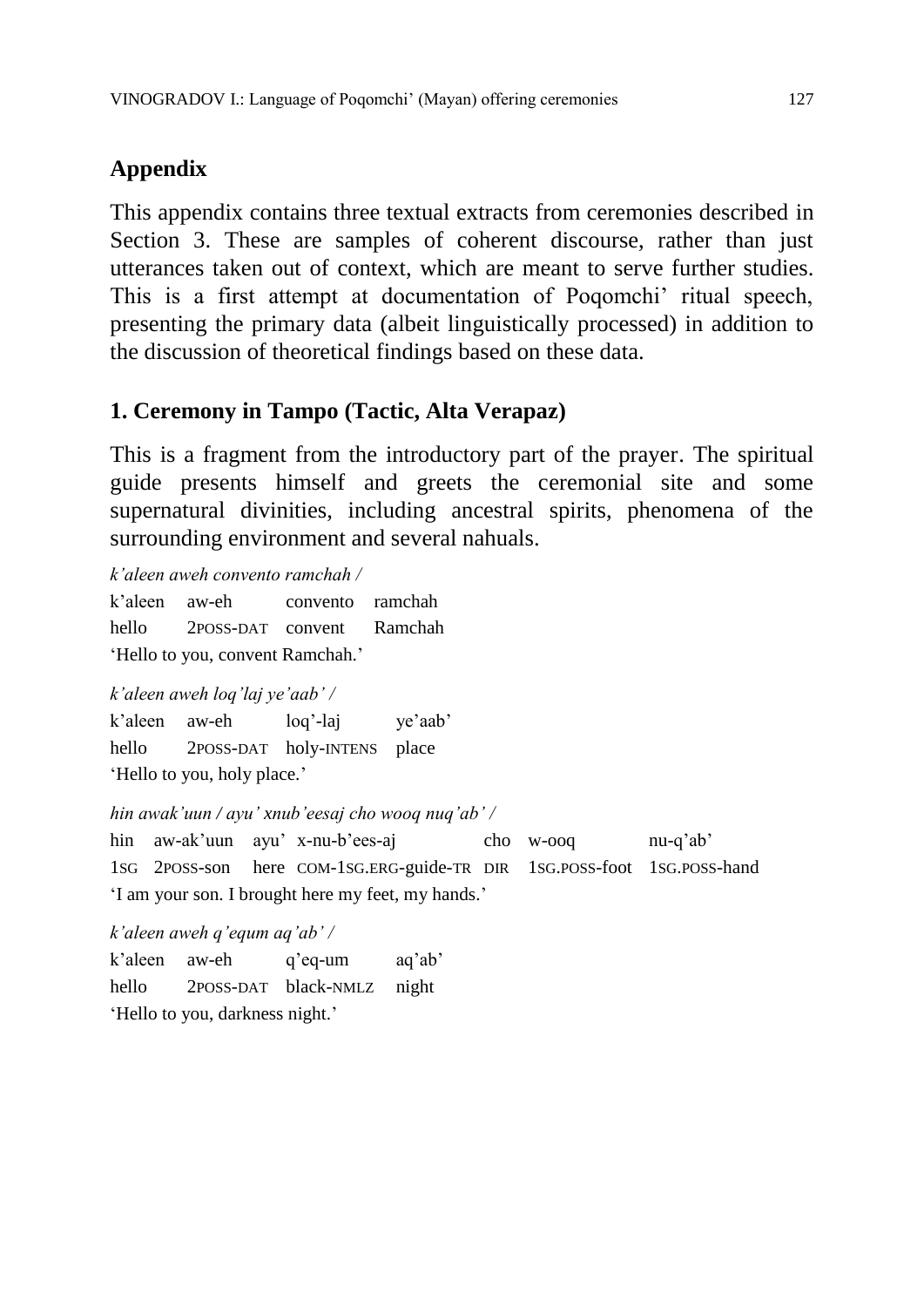*reh qawiriik / reh qahi'liik / i loq'laj q'equm aq'ab' /* r-eh qa-wir-iik r-eh qa-hi'l-iik i 3SG.POSS-DAT 1PL.POSS-sleep-NMLZ 3SG.POSS-DAT 1PL.POSS-rest-NMLZ DEF loq'-laj q'eq-um aq'ab' holy-INTENS black-NMLZ night 'The holy darkness night, for our sleep, for our rest.' *k'aleen aweh b'alam aq'ab' / b'alam aq'ab' hin awak'uun /* k'aleen aw-eh b'alam aq'ab' b'alam aq'ab' hin aw-ak'uun hello 2POSS-DAT tiger night tiger night 1SG 2POSS-son 'Hello to you, tiger night.6 Tiger night, I am your son.' *chakuy numahk tutb'ees /* ch-a-kuy nu-mahk tut-b'ees OPT-2ERG-forgive 1SG.POSS-sin mother-INDPOSS 'Forgive my sins, mother.' *ri'sil awooq ri'sil aq'ab' /* r-i'sil aw-ooq r-i'sil a-q'ab' 3SG.POSS-under 2POSS-foot 3SG.POSS-under 2POSS-hand 'Under your feet, under your hands.' *aha' kihi'lik wii' qamaam / kihi'lik wii' qati't* aha' k-i-hi'l-ik wii' qa-maam k-i-hi'l-ik where INC-3PL.ABS-rest-REAL STAT 1PL.POSS-grandfather INC-3PL.ABS-rest-REAL wii' q-ati't STAT 1PL.POSS-grandmother 'Where our grandfathers are resting, our grandmothers are resting.' *ki'ooj kisutinik i qamaam i qati't taqeh pasados*

k-i-'ooj k-i-sut-in-ik i qa-maam i INC-3PL.ABS-go INC-3PL.ABS-return-AP-REAL DEF 1PL.POSS-grandfather DEF q-ati't taqeh pasados 1PL.POSS-grandmother PL past.PL 'Our grandfathers, our grandmothers of the past go and return.'

 $\overline{a}$ 6 *B'alam Aq'ab'* can also be understood as a proper name from the Popol Vuh.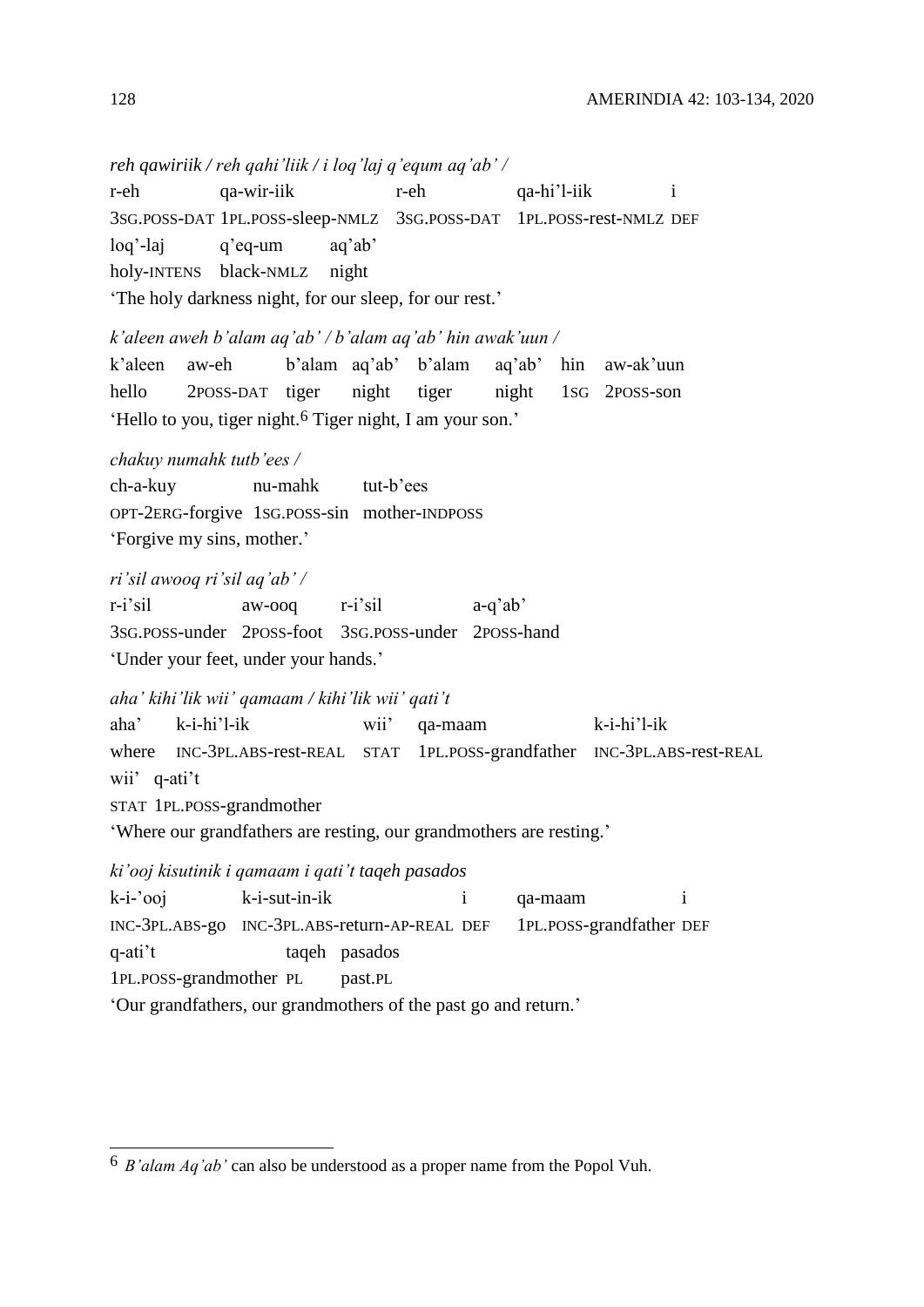#### *ajkamanom / ajpom ajkandela / ajsones / ajq'ooj taqeh /*

aj-kam-an-om aj-pom aj-kandela aj-sones aj-q'ooj taqeh AGT-work-AP-AGT AGT-incense AGT-candle AGT-dance AGT-music PL 'Workers, ritual specialists, dancers, musicians.'

*kitz'uyinik kib'ichinik /*

k-i-tz'uy-in-ik k-i-b'ich-in-ik INC-3PL.ABS-sing-AP-REAL INC-3PL.ABS-intone-AP-REAL 'They sing, they intone.'

*hoj aha'lak'uun /* hoj a-ha'lak'uun 1PL 2POSS-son 'We are your sons.'

#### *chawilow taqeh chaloq awixq'uun ayu' wilkeeb' /*

ch-aw-il-ow taqeh chaloq aw-ixq'uun ayu' wi-lk=eeb' OPT-2ERG-see-TR PL DIR 2POSS-daughter here exist-PRED=3PL 'Take care of your daughters, [who] are here.'

*ayu' xk'o'loq nawaal keej nawaal b'aatz' nawaal kan / nawaal ajpuh /*

ayu' x-k'u'loq nawaal keej nawaal b'aatz' nawaal kan nawaal ajpuhb' here COM-come nahual Keej nahual B'aatz' nahual Kan nahual Ajpuhb' 'Nahual Keej, nahual B'aatz', nahual Kan, [and] nahual Ajpuhb' came here.'

#### *ayu' tooj / ayu' xk'o'loq i k'at / ayu' xk'o'loq tuut /*

ayu' tooj ayu' x-k'u'loq i k'at ayu' x-k'u'loq tuut here Tooj here COM-come DEF K'at here COM-come lady 'Here is Tooj, here came K'at, here came lady.'

*ayu' xk'o'loq i tz'i' ayu' xk'o'loq i… ajnawaal no'j /*

ayu' x-k'u'loq i tz'i' ayu' x-k'u'loq i aj-nawaal no'j here COM-come DEF Tz'i' here COM-come DEF AGT-nahual No'j 'Here came Tz'i', here came nahual No'j.'

*ayu' xk'o'loq i nawaal aaj /*

ayu' x-k'u'loq i nawaal aaj here COM-come DEF nahual Aaj 'Here came nahual Aaj.'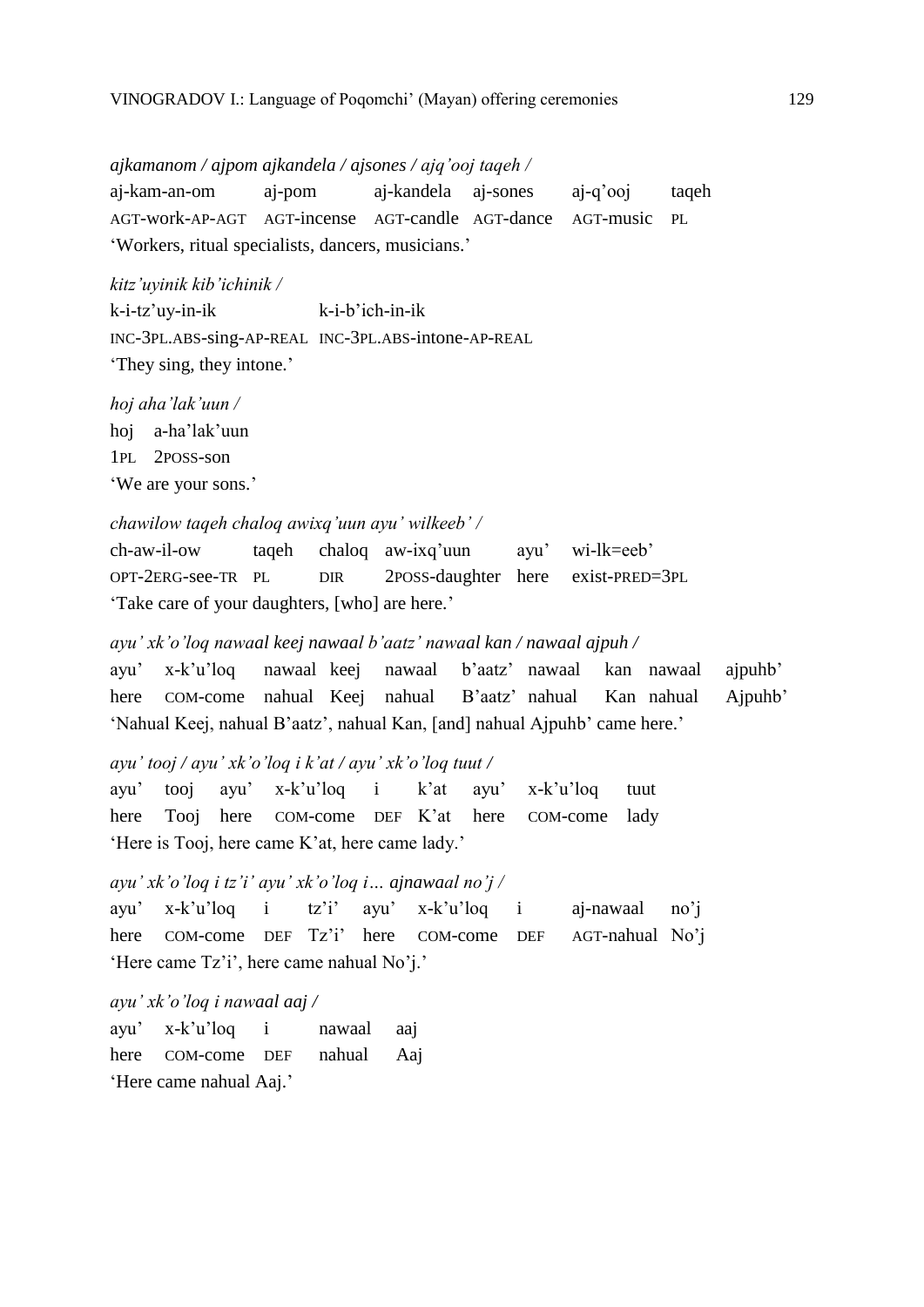*noq k'o'loq taqeh kemeh /* noq k'u'loq taqeh kemeh when come PL Kemeh 'When [nahuals] Kemeh came.'

*ayu' wilkooj / hin awak'uun keej / ayu' wilkooj /* ayu' wi-lk=ooj hin aw-ak'uun keej ayu' wi-lk=ooj here exist-PRED=1PL.ABS 1SG 2POSS-son Keej here exist-PRED=1PL.ABS 'We are here. I am your son Keej. We are here.'

## **2. Ceremony in Pajuil (Chicaman, El Quiche)**

This fragment is derived from the beginning of the prayer, where the ritual specialist presents the attendants to the divine authorities. He does not mention their names, but describes their activities in broad terms. Some generalized petitions to the divine world are also made at this stage of the prayer.

*qat'yoxej chuwach i q'iij saqum /* qa-t'yox-ej chi ru-wach i q'iij saq-um 1PL.ERG-thank-TR PREP 3SG.POSS-front DEF day white-NMLZ 'We thank [it] in front of the day light.'

*re' hat / wilik naj aorden chi naah / ajk'achareel / ajhi'leel / taqeh awak'uun /* re' hat wi-lik jenaj a-orden chi naah aj-k'ach-ar-eel DEF 2 exist-PRED INDEF 2POSS-command PREP above AGT-alive-INTRZ-AGT aj-hi'l-eel taqeh aw-ak'uun AGT-rest-AGT PL 2POSS-son 'It is you who rules over those who live, those who rest, your sons.'

*wilih xik'uloq* wilih x-i-k'u'loq DEM COM-3PL.ABS-come 'They came here.'

*chatah chaloq chachii' chawach ajawb'ees santisima cruz ajawal dios yuuq' k'ixkaab' /* ch-a-tah chaloq chi a-chii' chi a-wach ajaw-b'ees OPT-2ERG-observe DIR PREP 2POSS-edge PREP 2POSS-front father-INDPOSS santisima cruz ajaw-al dios yuuq' k'ixkaab' saint.INTENS cross father-ABST God hill valley 'Observe, at your edge, in your front, father, Holy Cross, lord God, hill valley.'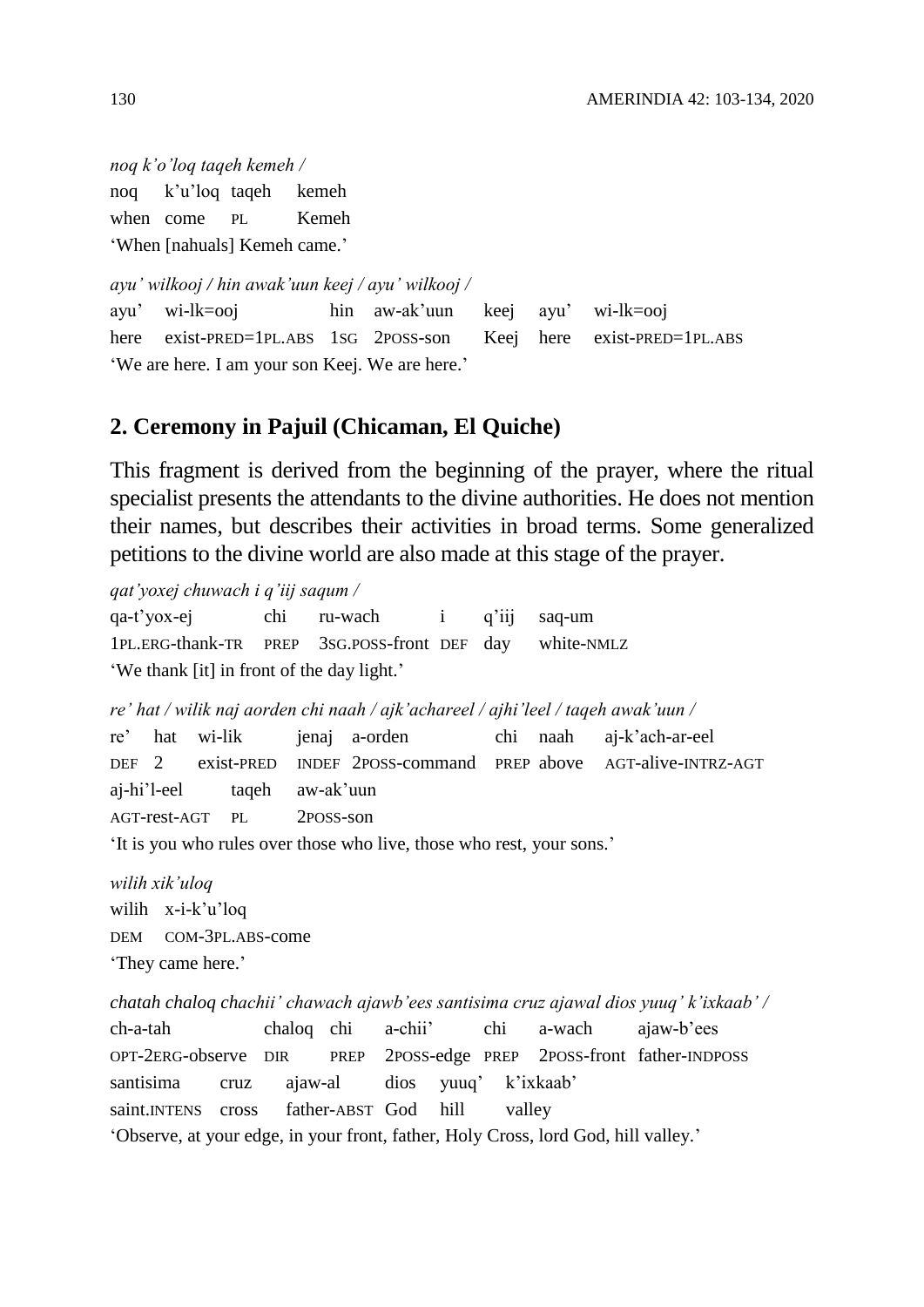*qat'yoxej awach na'eel /* qa-t'yox-ej a-wach ne'eel 1PL.ERG-thank-TR 2POSS-front INTENS 'We thank you a lot.'

*wilih ab'ihnaal akik'eel taqeh /* wilih a-b'ihn-aal a-kik'-eel taqeh DEM 2POSS-name-ABST 2POSS-blood-POSS PL 'These are your names, your bloods.'

*tijinik inkan /*

tij-in-ik in-ki-b'an learn-AP-NMLZ INC-3PL.ERG-make 'They are learning.'

*sik'ooj weeh inkan /* sik'-ooj b'eeh in-ki-b'an look.for-PTCP road INC-3PL.ERG-make 'They are looking for a road.'

#### *molooj na'ojb'al inkan /*

mol-ooj na'oj-b'al in-ki-b'an collect-PTCP know-NMLZ INC-3PL.ERG-make 'They are collecting knowledge.'

*inkiq'oreej awach ta inkiq'oreej achii' ta*

in-ki-q'o'r-eej a-wach ta in-ki-q'o'r-eej a-chii' ta INC-3PL.ERG-call-TR 2POSS-front OPT INC-3PL.ERG-call-TR 2POSS-edge OPT 'They would call your front, they would call your edge.'

*kab'laj no'j oxlaj no'j /*

kab'-laj no'j ox-laj no'j two-ten No'j three-ten No'j 'Twelve No'j, thirteen No'j.'

*cheew sabiduria taqeh cheew experiencia taqeh je' akab' taq haaw je' akab' taq tuut /* ch-a-ye-ew sabiduria taqeh ch-a-ye-ew experiencia taqeh je' OPT-2ERG-give-TR wisdom PL OPT-2ERG-give-TR experience PL so a-kab' taq jaaw je' a-kab' taq tuut 2POSS-like PL sir so 2POSS-like PL lady 'Give wisdom, give experience; like you, sirs, like you, ladies.'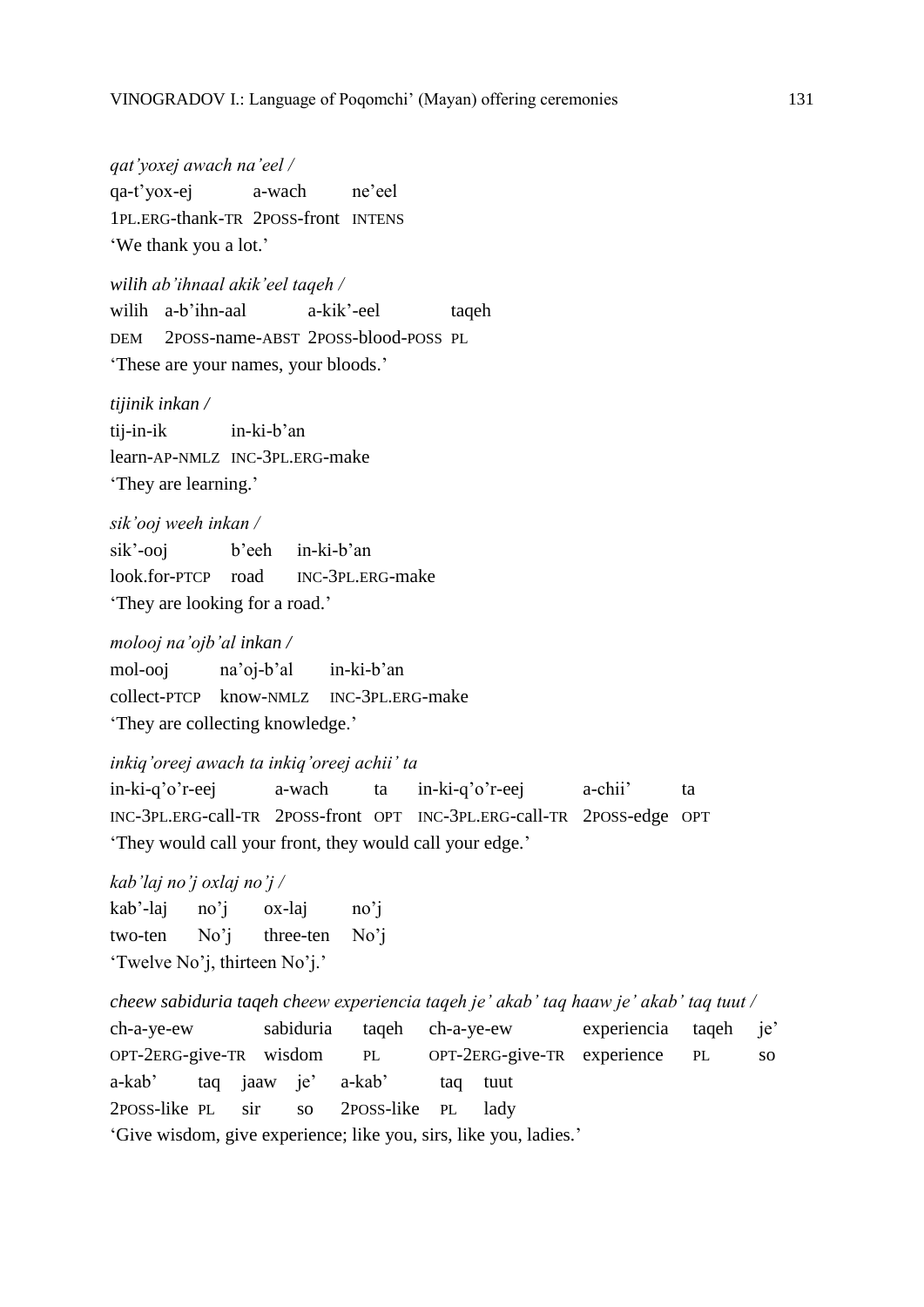*re' wo' inqapahqaaj re' wo' inqaq'or /* re' wo' in-qa-pahq-aaj re' wo' in-qa-q'or DEF also INC-1PL.ERG-ask-TR DEF also INC-1PL.ERG-say 'This is also what we ask, this is also what we say.'

### **3. Ceremony in Cuevas Chitul (Santa Cruz Verapaz, Alta Verapaz)**

This is a particular petition pronounced by the ritual specialist on behalf of a middle-aged woman. The abundant use of the reportative marker *inkih*, in order to introduce direct citations, is especially notable in this fragment.

*ayu' wilkeeb' awak'uun / ayu' wilkeeb' awixq'uun /* ayu' wi-lk=eeb' aw-ak'uun ayu' wi-lk=eeb' aw-ixq'uun here exist-PRED=3PL 2POSS-son here exist-PRED=3PL 2POSS-daughter 'Here are your sons, here are your daughters.'

*k'ahtoq chu'nchel i ti' /*

k'a<h>t-oq chu'nchel i ti' burn<PASS>-IRR PREP.all DEF pain 'Let all the pain to be burned.'

*k'ahtoq chu'nchel i k'axik wilik chi wiij inkih /*

k'a<h>t-oq chu'nchel i k'ax-ik wi-lik chi w-iij inkih burn<PASS>-IRR PREP.all DEF difficult-NMLZ exist-PRED PREP 1SG.POSS-back REP 'Let all the difficulties that I have to be burned, [she] says.'

*aha' ink'oloq haaw inkih /*

aha' in-k'u'loq jaaw inkih where INC-come sir REP 'Where does [it] come, sir?, [she] says.'

#### *chih jariik i pahqamaj chaloq chi wiij inkih /*

chih jariik i pahq-amaj chaloq chi w-iij inkih what something DEF ask-PTCP DIR PREP 1SG.POSS-back REP 'What is my petition?, [she] says.'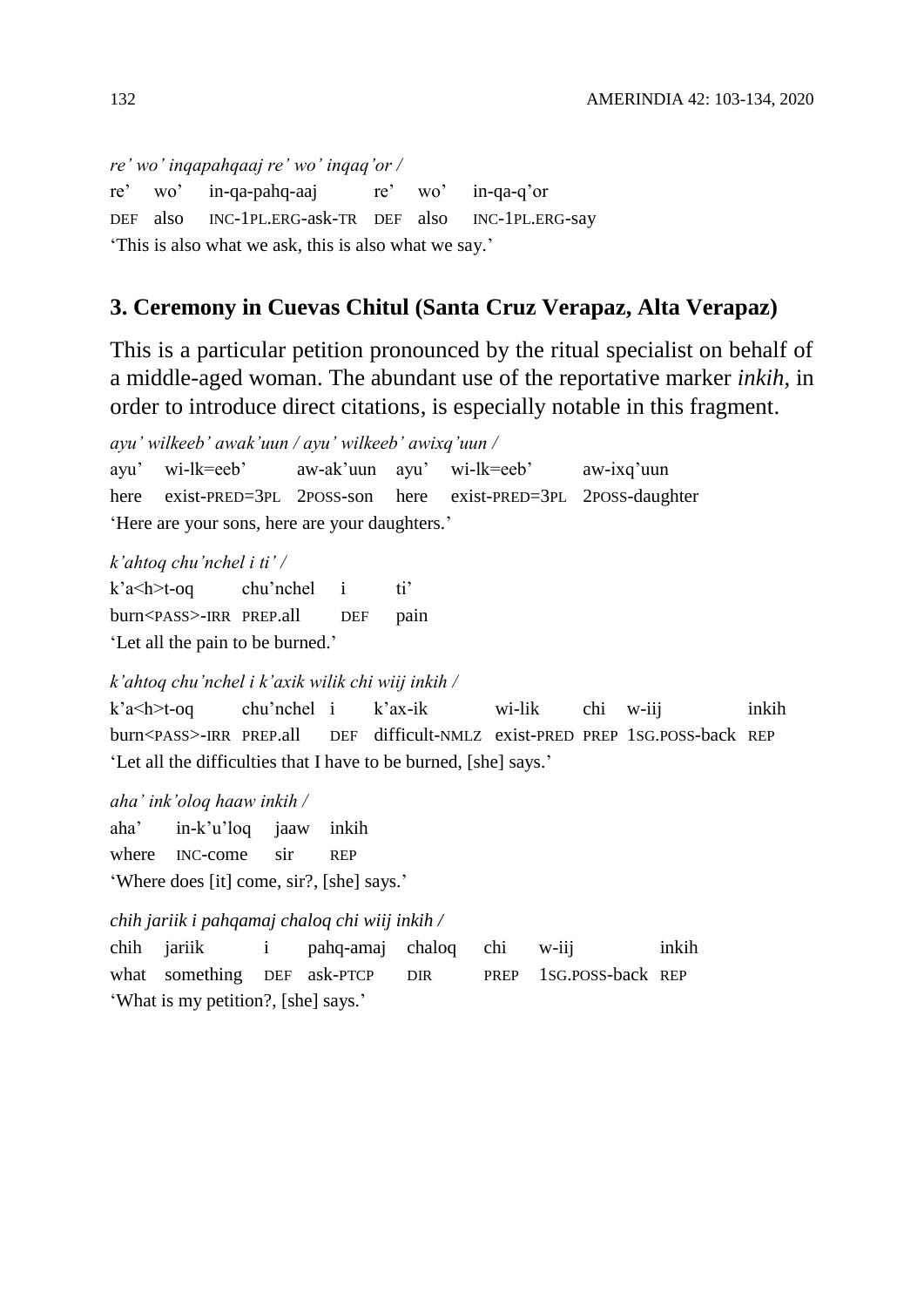#### *kinatoob'ej weh maam kinatoob'ej weh k'een inkih /*

k-in-a-toob'-ej w-eh maam k-in-a-toob'-ej OPT-1SG.ABS-2ERG-help-TR 1SG.POSS-DAT grandfather OPT-1SG.ABS-2ERG-help-TR w-eh k'een inkih 1SG.POSS-DAT grandmother REP 'Help me, grandfather, help me, grandmother, [she] says.'

*kinatoob'ej loq'laj yuuq' kinatoob'ej loq'laj k'ixkaab' /* k-in-a-toob'-ej loq'-laj yuuq' k-in-a-toob'-ej OPT-1SG.ABS-2ERG-help-TR holy-INTENS hill OPT-1SG.ABS-2ERG-help-TR loq'-laj k'ixkaab' holy-INTENS valley 'Help me, holy hills, help me, holy valleys.'

*qahaaw tz'aqol b'itol tz'aqol b'itol tz'aqol b'itol /* q-ajaaw tz'aq-ol b'it-ol tz'aq-ol b'it-ol tz'aq-ol b'it-ol 1PL.POSS-father build-AGT form-AGT build-AGT form-AGT build-AGT form-AGT 'Our father Tz'aqol B'itol, Tz'aqol B'itol, Tz'aqol B'itol.'

*chaj reet inkixowaj nuwach inkih /*

chih aj r-eet in-k-ixow-aj nu-wach inkih what EMPH 3SG.POSS-reason INC-3PL.ERG-envy-TR 1SG.POSS-front REP 'Why do they envy me?, [she] says.'

#### *chaj reet haaw inkih /*

chih aj r-eet jaaw inkih what EMPH 3SG.POSS-reason sir REP 'Why, sir?, [she] says.'

#### *inkixowaj nuwach ruum naak haaw inkih /*

in-k-ixow-aj nu-wach r-uum naak jaaw inkih INC-3PL.ERG-envy-TR 1SG.POSS-front 3SG.POSS-cause maybe sir REP 'They probably envy me for some reason, sir, [she] says.'

#### *hin naak b'ehom chaj inkil taqeh awixq'uun haaw inkih /*

hin naak b'ehom chih aj in-k-il taqeh aw-ixq'uun jaw inkih 1SG maybe rich what EMPH INC-3PL.ERG-see PL 2POSS-daughter sir REP 'Perhaps your daughters see [that] I am rich, sir, [she] says.'